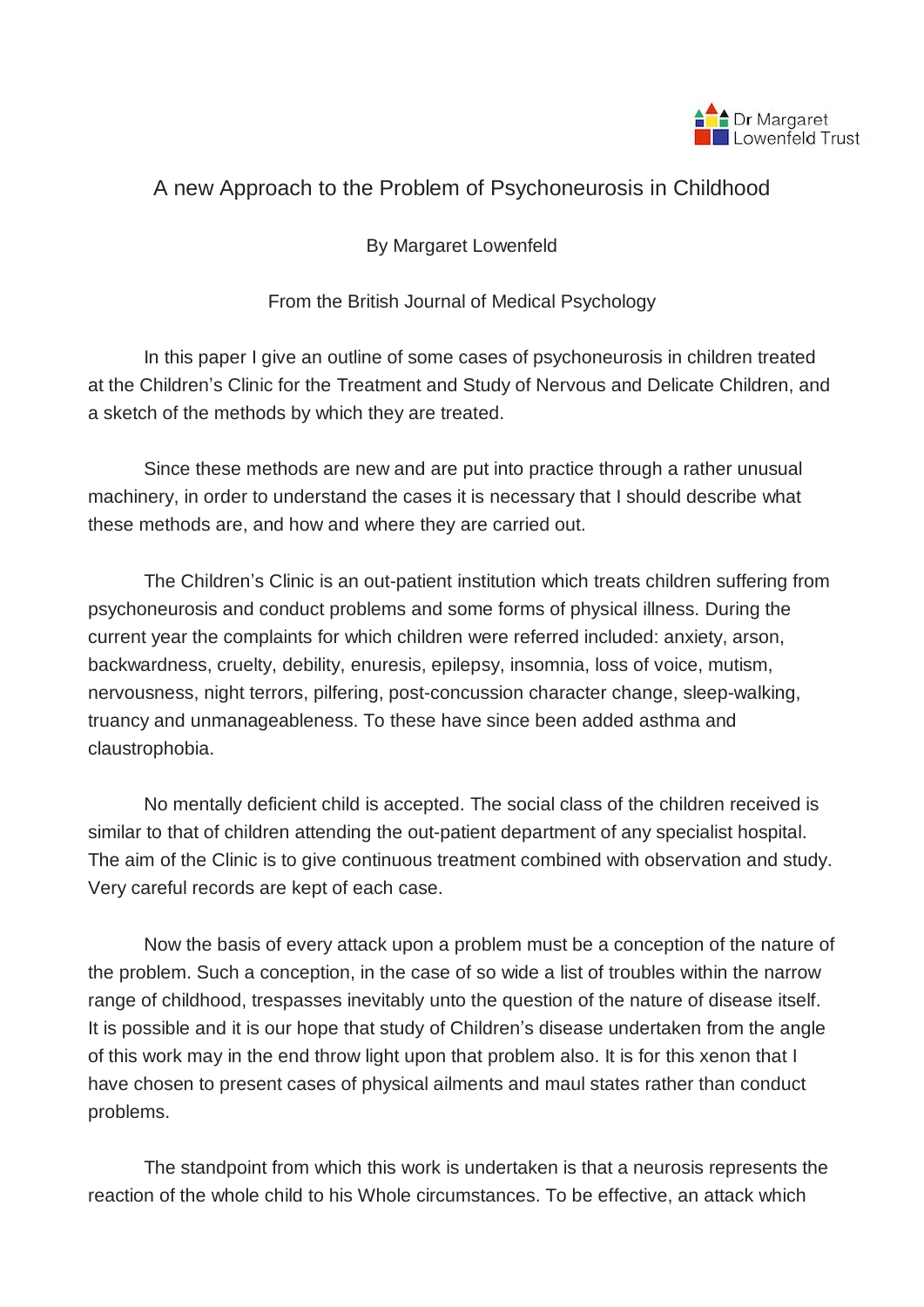arises out of such a conception of the nature of neurosis must therefore concern itself equally with all the factors that make up the situation.

The circumstances of a child include his home and school environment, his economic situation, and the permissions and prohibitions of the section of society to winch he has been born. The child himself consists of his physical heredity, his bodily constitution, his' mental endowment, and the emotions and desires with which he has come to the world. These various forces can for convenience be grouped as environmental, physical and individual.

It is a commonplace that a child is the product of his environment. No child can give us an account of his environment. It is necessary to have experienced two states before one can be aware of either, and having known one state only, his own, a child is totally unaware of much of that which actually forms the colour and background of his life. A child has no knowledge of social behaviour, of ethical ideas, of ways of life, other than those of the family within which he is brought up. He has no standards for comparison, no way of escapee from what he sees and hears. Inescapably and inevitably, parents are equated for him with absolutes, and what exists in his home becomes to him of the very nature of the universe. To a burglar's son, burglary is work; to a gipsy family, movement, to a yeoman, stability, are of the nature of the universe.

Some grasp, therefore, of the character of the family group from which a child comes in a necessary preliminary to an understanding of that child: and information to this end must be collected apart from the child, and by a worker specially trained to an understanding of this type of work.

The next factor to be considered is the physical: and there are certain' characteristics of childhood that make the physical background to a neurosis in childhood of peculiar importance.

About the physical constitution of childhood there is a remarkable fluidity: metabolic factors, comparatively stable in the adult, can swing from one extreme to the other in a child, with startling rapidity; disappointment can be the cause of a severe rise in temperature, and the onset of organic disease can be shown, not in pain, but in depression. It is often in the case of a child exceptionally difficult to separate a physical from an emotional cause. A child is not, as an adult, aware of himself as a consciousness apart from his body: a pain felt by a young child is pain felt by the whole of his' body; he is unable to describe it, very often unable to locate it correctly. Mental and physical tend to be identified, and the child can give no accurate description of either. Moreover, children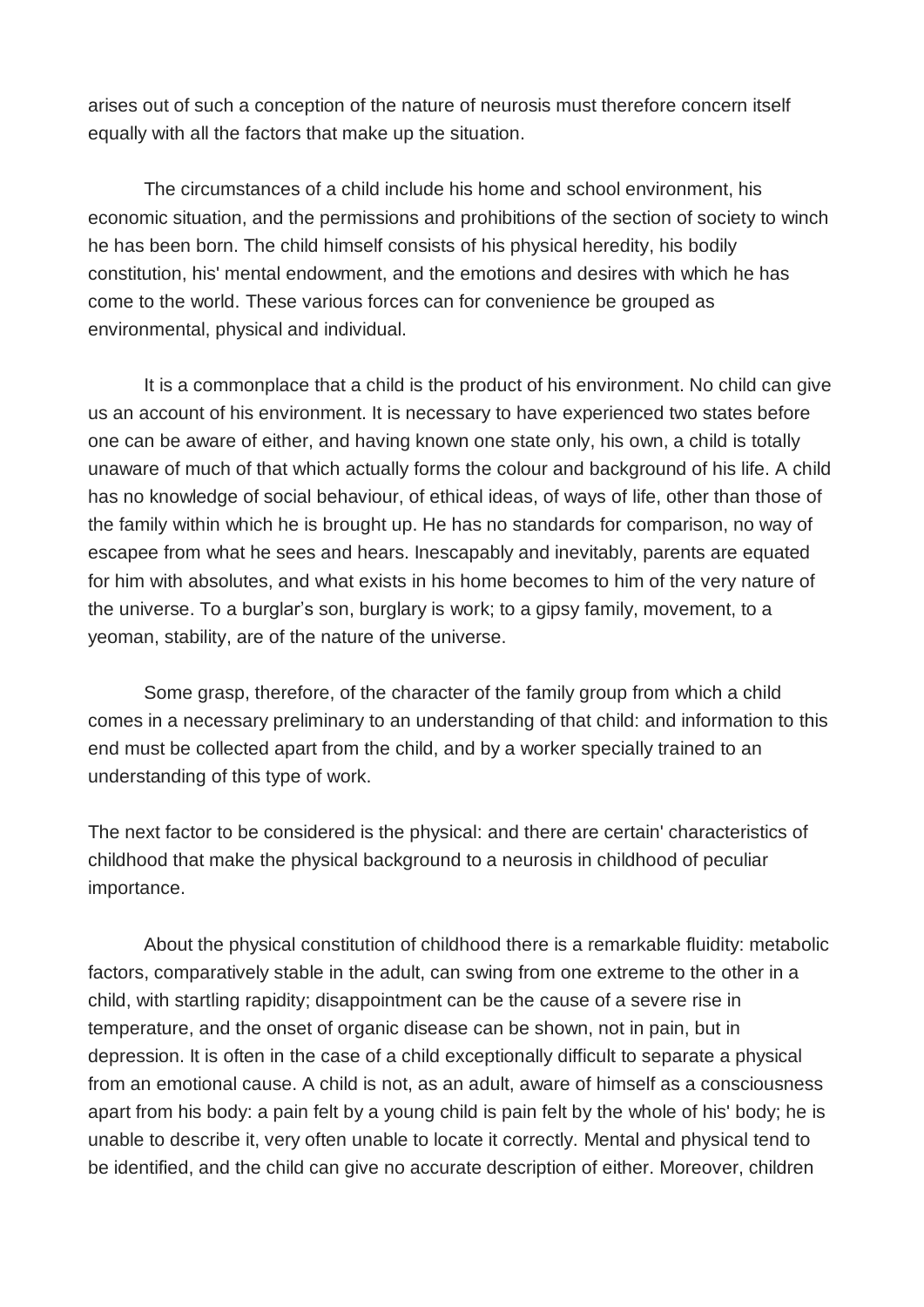having no standard of a norm, do not know when they are being different, and are apt to accept as normal Whatever happens to them, however abnormal it may actually be.

Not only is this true, but the processes of growth are still largely unknown to us. We have little idea as yet of the mechanisms of interaction of the different factors: thymus retraction, skeletal development, coordination of involuntary muscle, sexual development, all are forces we inadequately comprehend. We have so little knowledge of the normal that we are unable. to appreciate small departures from the norm. In too many cases it is gross disease alone that we are able to recognise.

Similarly diet and hygiene have more influence on health and disease in childhood than at any other time. With the depression of repeated infectious illnesses upon the mental health and vigour of a child every educationalist is only too familiar it appears, for instance, from recent work, that so simple a thing as extra milk can affect this infectivity and, through it, the child's whole attitude to life.

Metabolic factors also have a far greater signficance in the child than in the adult. Alkalosis and acidosis, anomalies of the calcium or phosphorus metabolism, are, under conditions of stress, capable, in children, of precipitating a neurosis. In some cases they are even able in themselves to produce the whole phenomena of neurosis. Every neurosis contains elements from each of these sources, and each element needs to be studied and evaluated separately.

But when all has been done that can be done on these sides, there remains untouched the kernel of all neurotic problems, the child's own mind. Whatever a child feels or thinks, it is impossible for him to give an adult an account of it and, moreover, if he should try to do so, his words Will in all probability mean to him something quite different from what they convey to us.

Eric, a small boy of four with a severe neurosis, was piling wet sand into an enamel ring, and patting it down firmly with his hands. He then made a hole with his finger right down the centre, withdrew it slowly, looked down the hole saying, "What a deep dark hole." The worker playing with him said, "Is there anything at the bottom?" Eric: "No." Worker: "Would you find anything if you went down the hole?" Eric: "Yes, I should find myself at the bottom," He then emptied the sand out and it became a pudding. Worker: "Do you boil your pudding?" Eric: "Yes, in the boiler of my engine. I am going to make a very large pudding, and if I can make the very largest pudding in the world then "—in a low, deep, portentous voice as though it had terrific meaning —"then a horrible, fierce ugly world will come and eat (pause) the piano." Worker: "Have you a piano at home!" Eric: "Oh, not our piano (pause), no, not a piano, the chairs." Worker: "'Then there would he no chairs to sit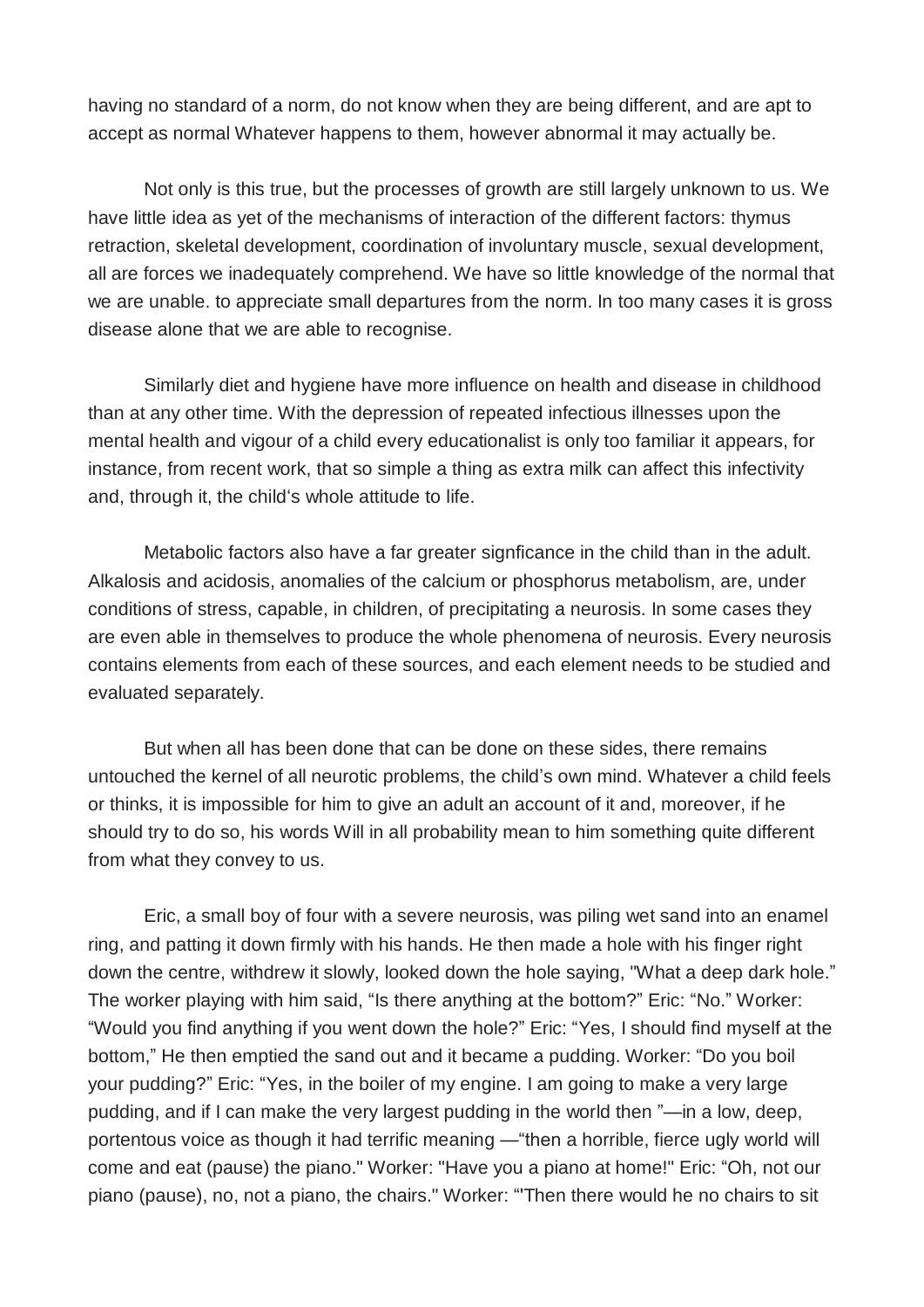on." Eric: "They would all be melted away." Worker: "Why melted away?" Eric: "Because the world would eat them up and it is very hot inside." Worker: "What sort of world?" Eric: "The big world that is round and turns round."

To a small child words are playthings. He likes the sound of them. he will experiment with the meaning of them: but when it comes to serious communication, words in the way we use them are of very little use to him.

If we are to get in touch directly with a child's mind if we are to know what it is really feeling and thinking. we need to learn to understand the child's natural idiom, and that is not speech but play and action. Speech considering as a logical structure is not spontaneous in children: action is. A child is not a logical reflecting being, —he does not when he is by himself use his brain for connected thought. Instead he plays out his ideas as they leap up in him in pictures, and uses for that play any material that comes to hand. If we are to understand him at all and understand the conflicts that come in his mental life we must find a way in which his play can be shared and understood and the thoughts that lie behind it gradually pirated together. Until we can do this. the kernel of every neurosis will elude us.

In order to make possible an approach to the problem of psycho- neurosis in children that would contain all three factors. the social. the physical and that of the child's own outlook, the Clinic from which these cases are drawn, was created. In that Clinic the social environment of the children is studied by a worker with six years' experience of children's social work in England, and an American training in Mental Hygiene. The family side of the case is in her hands.

A very thorough physical examination is made of every child on entrance, and any morbid features promptly dealt with Diet and hygiene are carefully revised, and a record of these kept. On certain carefully selected cases, biochemical studies in the laboratories of Dr Edgar Obermer are carried out. The doctor under whose charge the child has originally come for his physical examination supervises his physical well- being throughout his stay in the Clinic and keeps closely in touch with him throughout his attendance. He has no share in the. psychological treatment. This is carried out in tho playroom by a special staff.

A rhythm department helps in the treatment in all cases, and gives great assistance from time to time in diagnosis. Every child goes to dancing at some time during every session.

Although the Clinic is open every day for office work, the children and their parents attend on only two days in the week, from 2.30 to 5 pm. Each child is expected to attend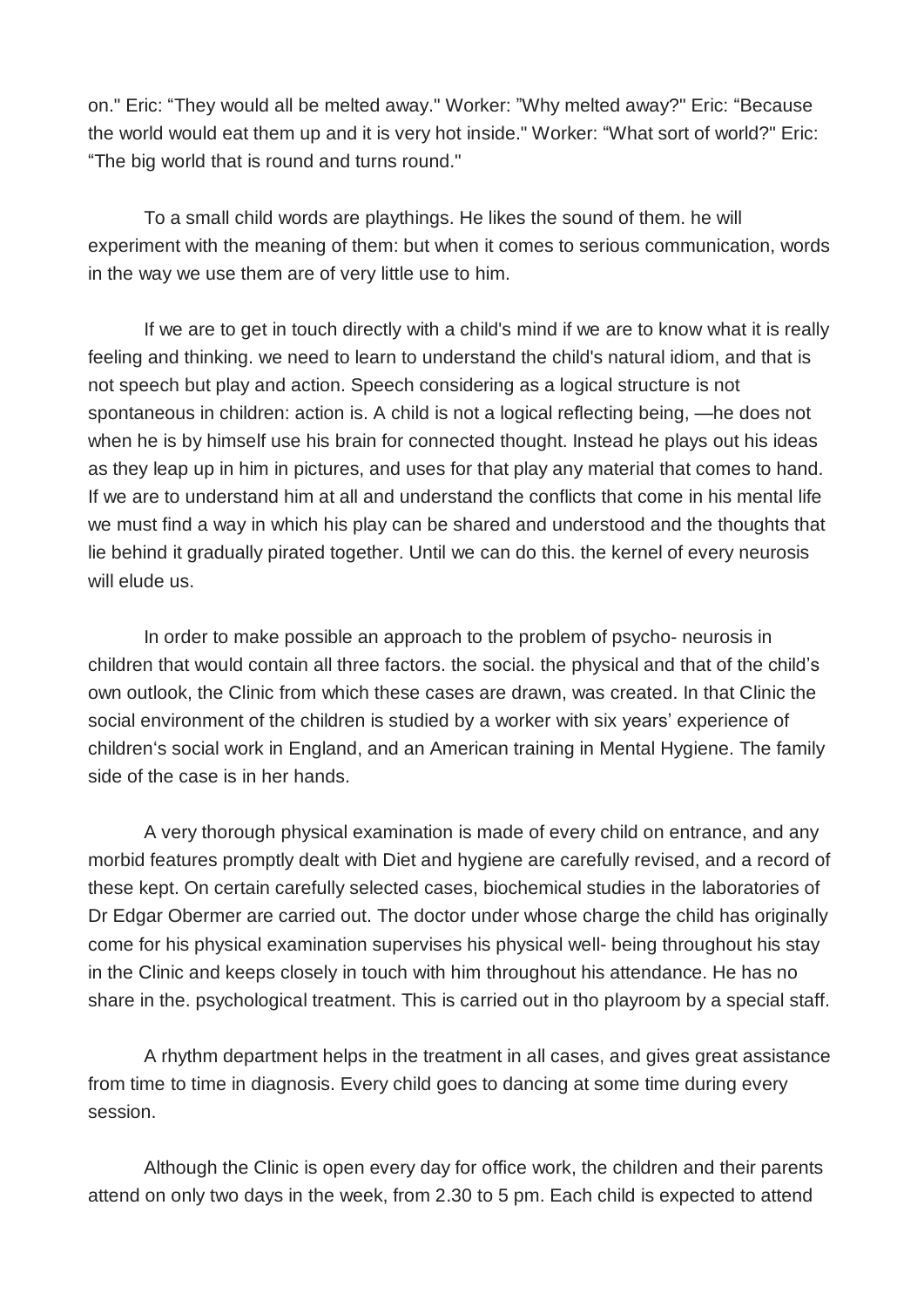twice a week, though for some the distance that they come makes this impossible, and once a week is perforce accepted.

The difficulties and limitations of continuous psychological work in circumstances of this kind are very great and need to be taken very awfully into account in evaluating the results. Outbreaks of infectious illness in the home, the arrival of a new baby, washing day, coughs and colds or a school treat, all tend to interrupt attendance. Long distances, cost of fairs, unemployment all make for irregularity. Limitations of parental outlook make difficult or impossible much that we should like to do with the children and often greatly delay results, particularly in the our of sex difficulties and sex instruction.

Furthermore, the school child is the property, as it were, of the school attendance officer and severe pressure is always there to return the child to School—that is, to discontinue attendance at the Clinic at the earliest possible moment. Finally, the child is brought for the symptom, not the underlying difficulty; once the symptom has disappeared, or even become so much lessened as not any longer to cause acute difficulty at home or school, the tendency is for the child to be withdrawn from the Clinic. One has to be content with the best that one can do, taking all the circumstances into account.

As understanding of the cases to be presented depends upon the work in the playroom, something must be said about its nature and technique.

The room itself is large, furnished with tables of varying heights, and any, medium, and normal sized chairs; and upon these a quantity of very varied play material is set out.

There are also two or three zinc trays about 2 Ft. 3 in. by 1 ft. 6in., and 2 1/2 in. deep, on tables fitted with castors, which offer scope for work with dry sand, wet sand, and water. For use with them, miniature models of the components of an ordinary and a savage world— houses, trees, transport, people, animals, etc—stand beside them in nests of drawers. Trains are absent.

Coloured blocks of various sizes, mosaics, stencils, paints, carpentry materials, construction toys of many sorts, meccano, Kliptiko models, a coffee grinding machine and. other domestic articles are also provided and continuously used.

Water can obtained outside the room and there is a lavatory near

With very few exceptions no suggestion is made to the children as to the material they shall choose for play. Each child is free to choose what he will. For every session a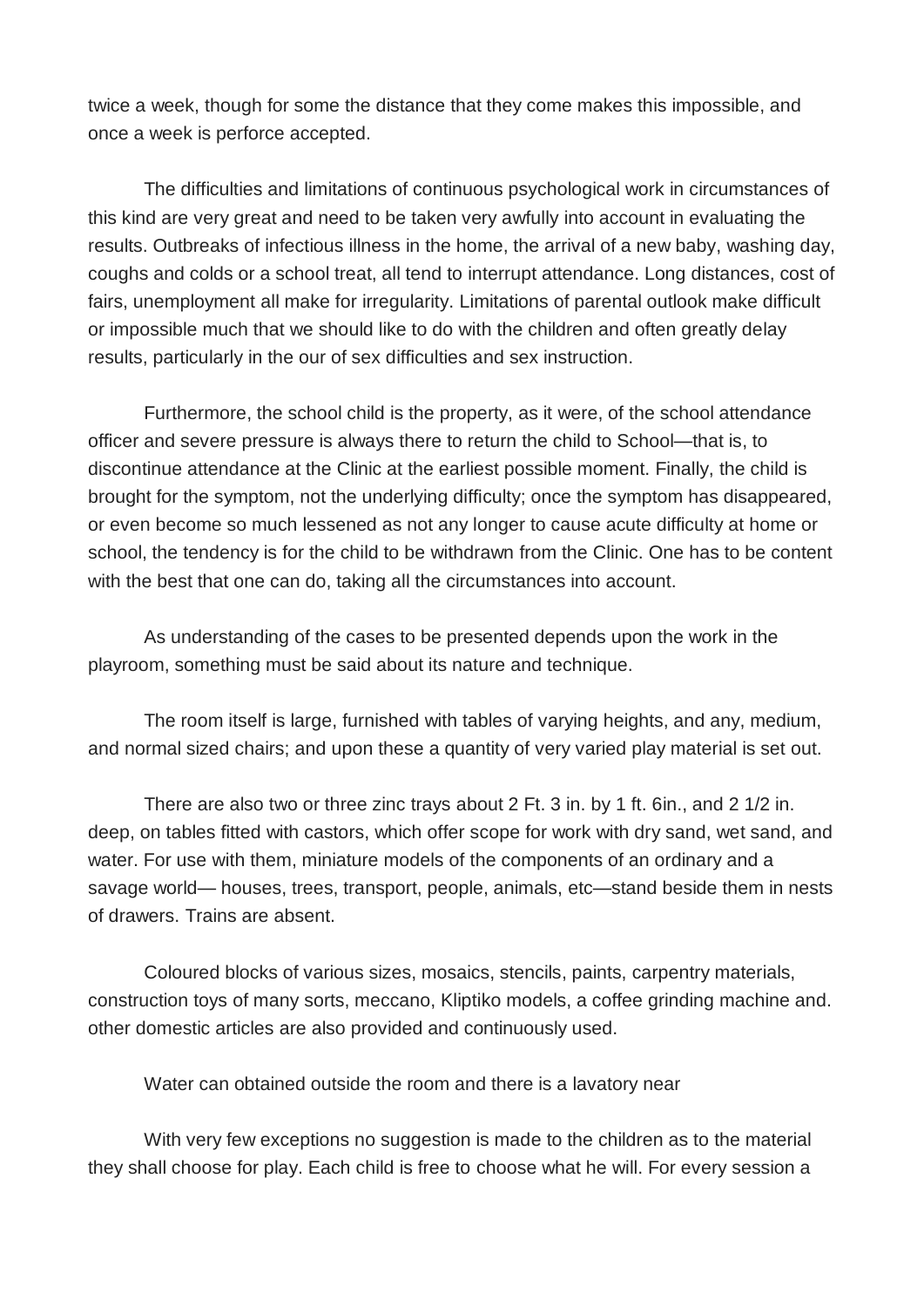record book is kept, in which are not-ed the time devoted to each occupation and the order in which each child chooses its occupations.

Children from one year to school-leaving age at present work together in the same room. This is undesirable and will be changed as soon as possible. The handling of older children with younger children is exceedingly difficult—it is only the existence of some overflow space that makes it possible.

The atmosphere of work in the. room has the following characteristics:

1. Individual difference between workers is minimised as far as possible, and all workers are dressed alike. No worker is allowed to develop a particular relation to any child, and the assignment of children to workers changes frequently. The transference factor is thus reduced to a minimum.

2. Every worker is trained to accommodate his body to the child's, so that his head will be on a level with the child's. Size by itself in an adult is terrifying to a child.

3. No prohibition or condemnation—in spite of the sternest provocation—may be used with any child. The worker plays and works under the direction of the child. Everything done or said by the child is accepted without remark or comment as natural and inevitable. It is difficult not to react to sudden plasticine thrown at one's head, water squirted in one's face, or sand poured down one's neck, but in the end each worker learns to control such reaction.

4. Only two unbreakable rules exist. That no child may injure another, and no harm may be done to Clinic property.

5. Explanations to the children of their conduct or of phantasies are given by me only, since it is here the danger point lies, and I am alone responsible for the psychological welfare of the children. For the understanding that lies behind such explanations, myth, folk tale, fairy tale, and legend are good allies; peasant customs, anthropological reports, psychoanalytic research, the work of Piaget, ritual, magic, animism, and isolated biographies, all give clues. In child analysis of any kind we are at the beginning of a new study; nothing is certain, nothing. can be predetermined. We grope in a dense mist, knowledge of one's self and experience with childhood are perhaps the best guides to groping in the right direction.

Although my admiration for the work of Mrs Klein and her group is very great, and in spite of the fact that without it my own work would not be possible, not being a trained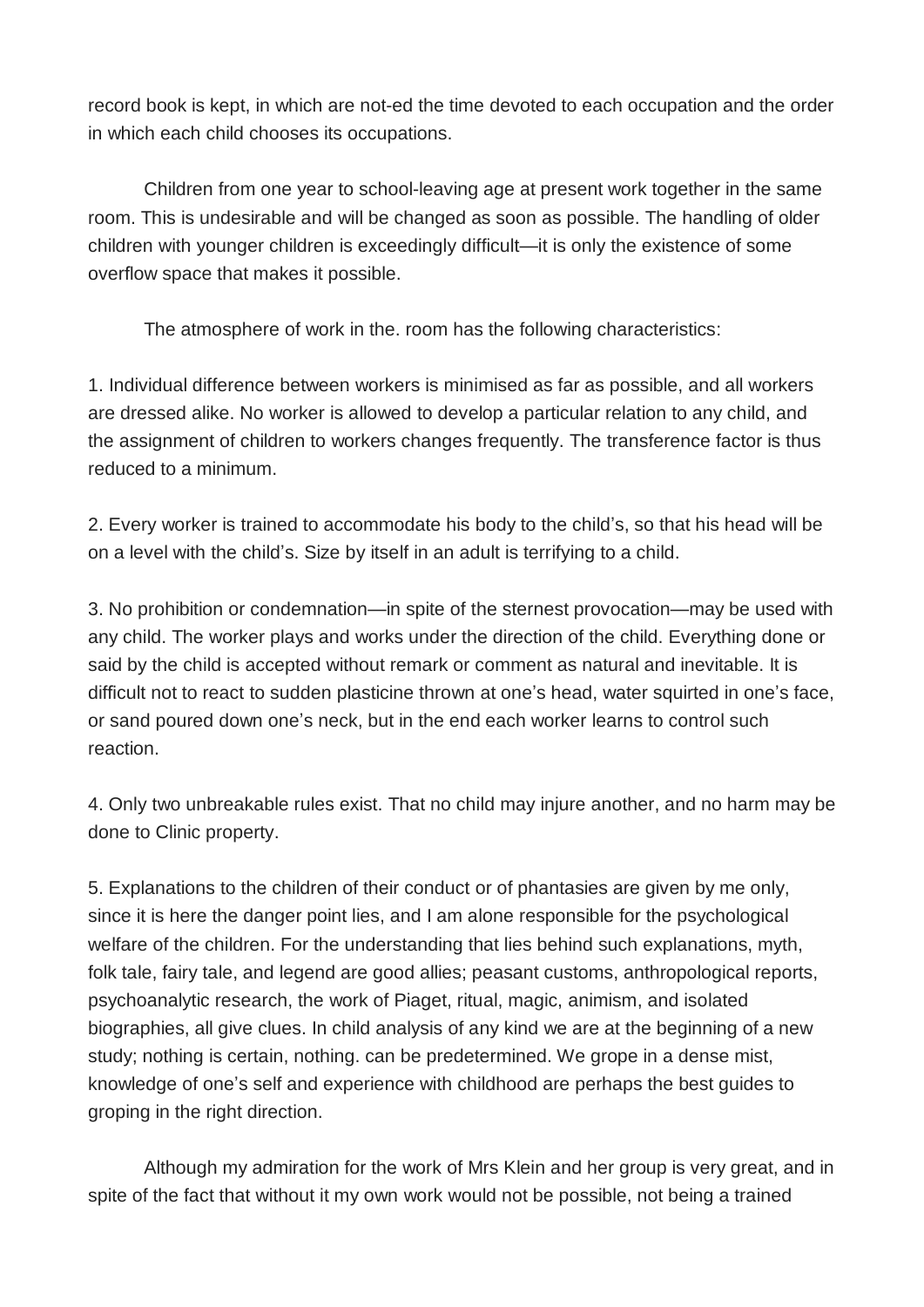psycho-analyst, I do not feel myself qualified to use with the children directly psychoanalytic interpretation, however much I may myself benefit in my understanding of them by a knowledge of psycho-analytic findings. Interpretation of symbols by that theory is a very strong explosive to the mind of a child, and I feel convinced should not be used by others than those properly trained in its technique. There is of necessity some relation between my mode of approach and the psycho-analytic play technique, though the angle of attack is different, and it is, I think, worthy of note that in spite of this fact, the phenomena produced by my children in such very different circumstances are so often closely akin to those described by Mrs Klein. But in evaluating the phenomena, though I find myself very greatly indebted to Mrs Klein's work and to her group, it does not seem to me possible, until there is full publication of the child material from which these conclusions are drawn, to form any definite opinion as to the ultimate validity of the interpretations given by her to them.

For the rest, play with a child in suitable setting will often give, in a simple drama, a picture of the conditions at home that hours of conversation with the adults concerned will hardly amplify.

What then occurs in a room of this kind? The children come in one by one and take curiously little interest in each other. Each child, with very little help, selects the occupation that interests him, and sets to work in a group or with a worker, careless on the whole of what goes on around him.

Very careful notes are made by each worker at the end of each session, of what he or she has observed. These notes are revised by me twice weekly in conjunction with the head of the playroom.

Now let us turn to the cases themselves, and see how this works out and what actually happens. In all instances names given are fictitious.

The first case we will take is that of Richard Ford, who was referred from a hospital as suffering from epilepsy. He was a well-grown intelligent lad, 11 years old, and of a prepossessing appearance.

His mother was a caretaker, living with her own mother in good-class West End houses and, owing to her constant moves, the boy had been to nine schools.

The father was an interpreter, a very irresponsible man, moody and unreliable, who, at the time Richard attended the Clinic, was living abroad and refusing to come back to his wife.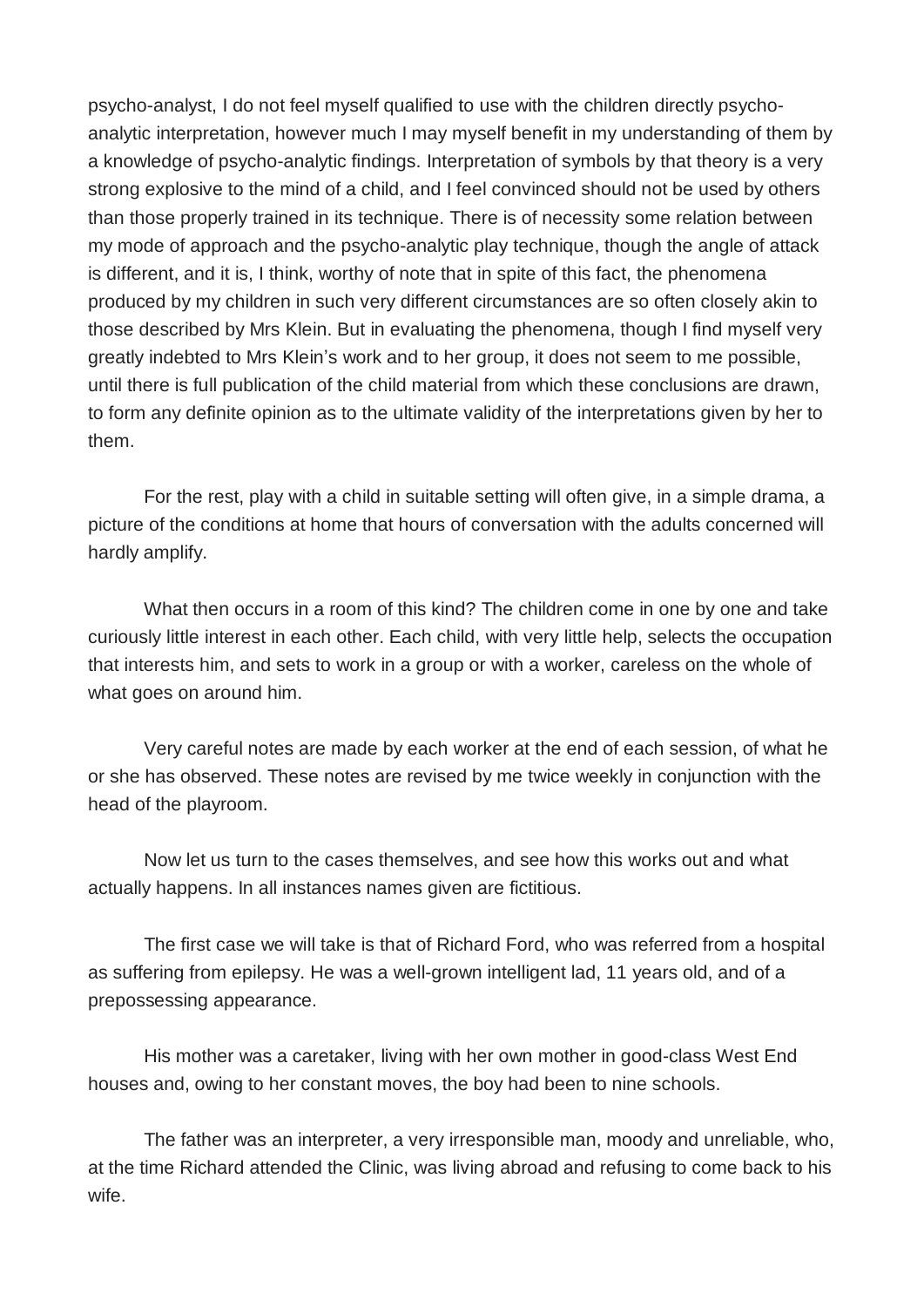The mother's mother was Irish, a well-balanced and normal individual, but her father—who had been at one time well off—died in an asylum at forty-eight and had had G.P.I. at the time of his marriage. Richard's mother was convinced that Richard's condition was due to inheritance from this grandparent.

The father's people were Dutch and of good stock, but he himself had had venereal disease and been unfaithful to his wife since 1918. He was 'gassed' in the war. He is said to be very silent, to bite his nails and pick his fingers and to smoke to excess.

The mother, the only parent with whom the Clinic came into contact, was a genteel woman of very slow mind and quite extraordinary stupidity. She had a way of finding the simplest situation difficult, and in spite of superficial friendliness proved very resistant to co-operation. She deeply resented her husband's attitude to her and her son's illness, and combined exaggerated devotion to Richard and spoiling of him, with ingrained disapproval and the constant expectation of disgrace. She had no control over the boy, and expressed herself as being exasperated with him. She looked upon the epilepsy as incurable and, in a sense, as an obscure form of judgment upon herself.

According to the mother's account, the boy had no respect for his father, who had no control over him at all. Richard is said, however, to be afraid of his father, who had little understanding of the way to deal with children and would, for instance, suddenly give him a severe smack for no particular reason and badly startle him. Everything he said and did that adversely affected the father personally was regarded by the father as a serious offence—everything else a matter of indifference.

The mother describes the boy's attitude to her "as if he had a dual personality." One day he would be very loving to her and on another day would rush at her and bite her arm, shake her, hit her, and have fits of leering at her, which he owned he did to annoy her. There would be violent scenes in the home if anything occurred to thwart him.

The boy's relation to his grandmother was much better than to his mother.

These three people lived together in empty houses. The economic resources were adequate.

The physical history of the boy was a disturbed one. His mother had had a fall during pregnancy and a severe shock. Labour and feeding had been normal except for an early weaning, and development was normal. He was circumcised at 2 years. At 2 he had a severe fall; at 3% he was delirious from a scald on the chest. Whooping—cough, chicken-pox, measles and tonsilitis followed each other rapidly and he was said to have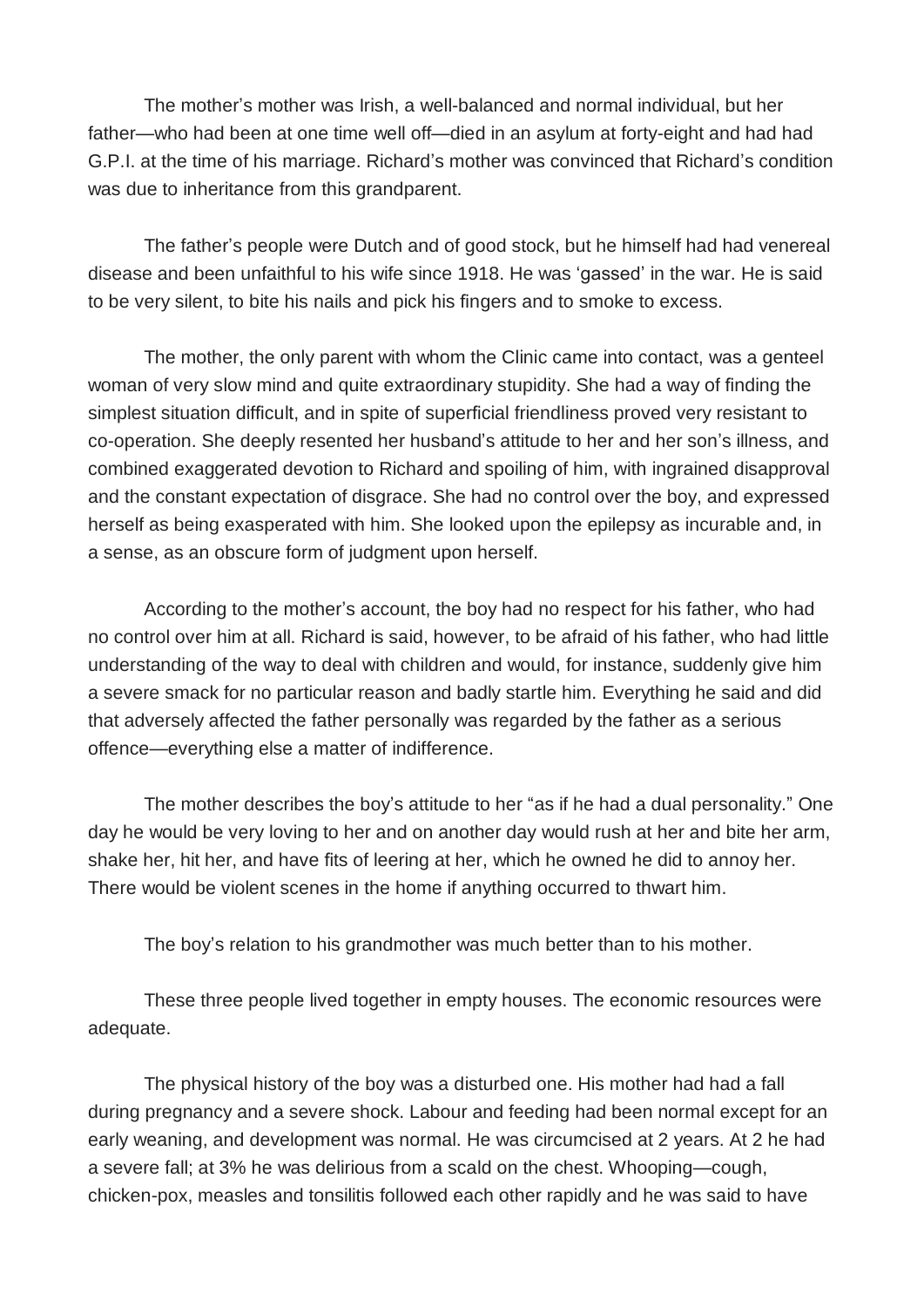frequent headaches. After X-ray treatment for ring-worm at 7 he was said to have facial twitchings; at 8 after a fall from a hayrick he had slight concussion; at 10 was treated at Tite Street Hospital for another heavy fall and a had cut on the left knee. In October 1928 and in the following April, he fainted in the street and was grey and cold for a long time after.

Psychological history up to the onset of fits was as follows:

A happy infancy; easily trained and clean at 6 months. Very destructive and fond of pots and pans and things that jingled or made a noise. Between 2 and 3 years said to be 'pedantic;' a solitary child, always on the go, always occupied; with a tendency to domination and cruelty. He liked pulling off the wings of flies and being cruel to the kitten. But he enjoyed helping in the house.

At 11 years he was described by his mother as a born snob and a born sergeant. If with people he looks down on, such as workmen, he is odious; if with people of culture, charming. During the last two years a change is said to have come over his character: he has taken to being only in the company of small boys whom he enjoys terrifying, and shuns the company of boys of his own age.

Since about the same date he has become very restless, and when he goes to the Park he dashes about, waving his arms up and down with very rapid movements and running in a circle, pretending with such conviction to be an aeroplane or motor-car that his mother says she "sometimes thinks" he is an engine."

Onset of fits. About nine months before he began attendance at the Clinic, failing all other attempts to discipline or control him, his mother sent him to R.C. school noted for its strict discipline. This school he hated. For a time he was allowed to go home at weekends, and then every Monday there would be a scene when he would lie on the floor and cling to his mother and beseech her not to send him back again. He walked away from the school twice and his mother took him back. At 7.30 a.m. on April 7th, while the boys were forming up to go to chapel, he became unconscious, and fell down a flight of stone steps. He was put to bed and shortly afterwards was taken from the school. The first actual fit occurred a month later, in his' sleep, and had all the characteristics of definite epilepsy. There was general twitching, he frothed and bit his tongue, rolled his eyes and was quite unconscious. Between that date and the date of his first attendance at the Clinic (19. 9. 29) he had ten fits in all. The characteristics were the same. They occurred in sleep; he usually passed water. The fit lasted from three to five minutes. He was drowsy for eight hours and when he waked, complained of headache in the back of: the head, but was not aware that anything had happened. He then sat up and vomited copiously (green and frothy). When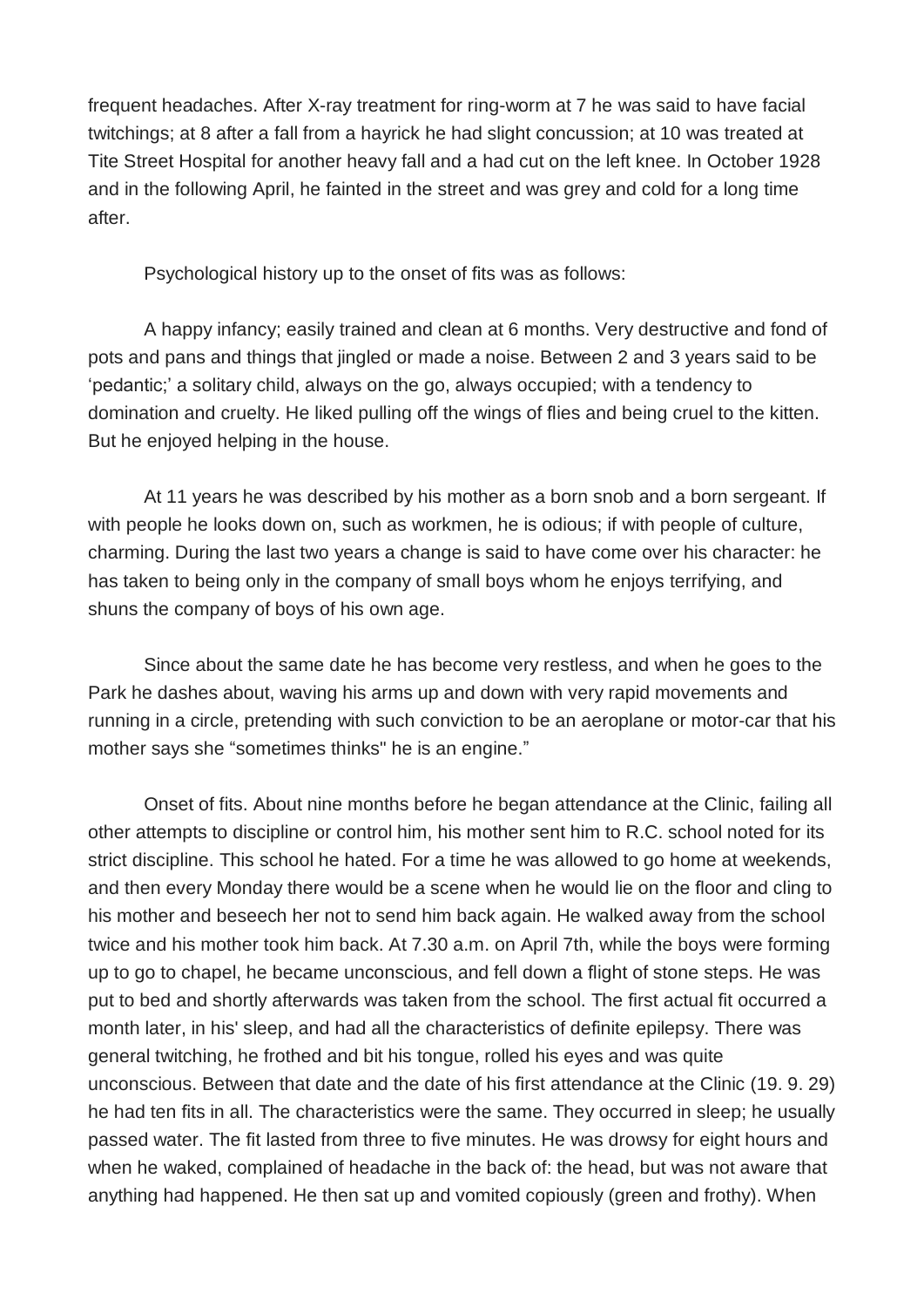he got up he was normal and wanted to run about. He complained of feeling top-heavy when he had to stand still, or in school and sometimes he got an attack of laughing and being exalted. No petit mal was noted, though the doctor who referred the child to the Clinic reported that Richard gave an account every now and then of not being quite aware of himself.

Throughout his attendance at the Clinic the boy presented quite a remarkable picture of emotional ambivalence. The shyness inseparable from a first attendance at any new place disappeared on the second session, and a mood of violent activity took its place, but balanced in its turn by a feeling of order so exacting as to give a sense of compulsion.

A note on the first day of attendance says:

Richard became interested in toys and set about to mend, with a hammer and tacks, a lid which was broken. Rather clumsy at it, did not at first realise that his tools and bite of wood were inadequate, but was persistent and methodical: finally came to the worker and said that the job was impossible as it would need finger nails. As the cupboard was being tidied he arranged the box wood excessively neatly, fitting the little hits at the bottom with great care; he grew tired of this and threw the rest on top, linking them down. This was really all that was necessary. Built a fortress with a single tall tower in the centre, out of big blocks: well done, and he enjoyed this. He then tidied everything up in sight very methodically, evidently enjoying this, and having a compulsive sense of order.

On the second day:

Good sense of how to use tools, etc. Evidently fond of mechanical toys, clockwork and no on, but when asked whether he was going to be an engineer he said he was going to be a carpenter, engineering was too dirty. Asked whether it wasn't rather fun to get dirty occasionally, he said half-heartedly 'yes.' Very gentle and kind to Michael (aged 2), takes him and shows him his clockwork toys. Settled to make elaborate matador engine'. Very difficult, but Richard was persistent and would not give it up. Still' much interested in' Michael's doings.

This relation was in direct contrast to the account given of him from the outside. The quiet fit soon passed: (26. 9. 29.)

Had a ball and threw it rather hard at one of the workers. Stood with the ball poised to destroy another child's building. Worker said "Why not destroy your farm?" Ended and danced about, throwing the ball as near the other child's work as he 'accidentally' could.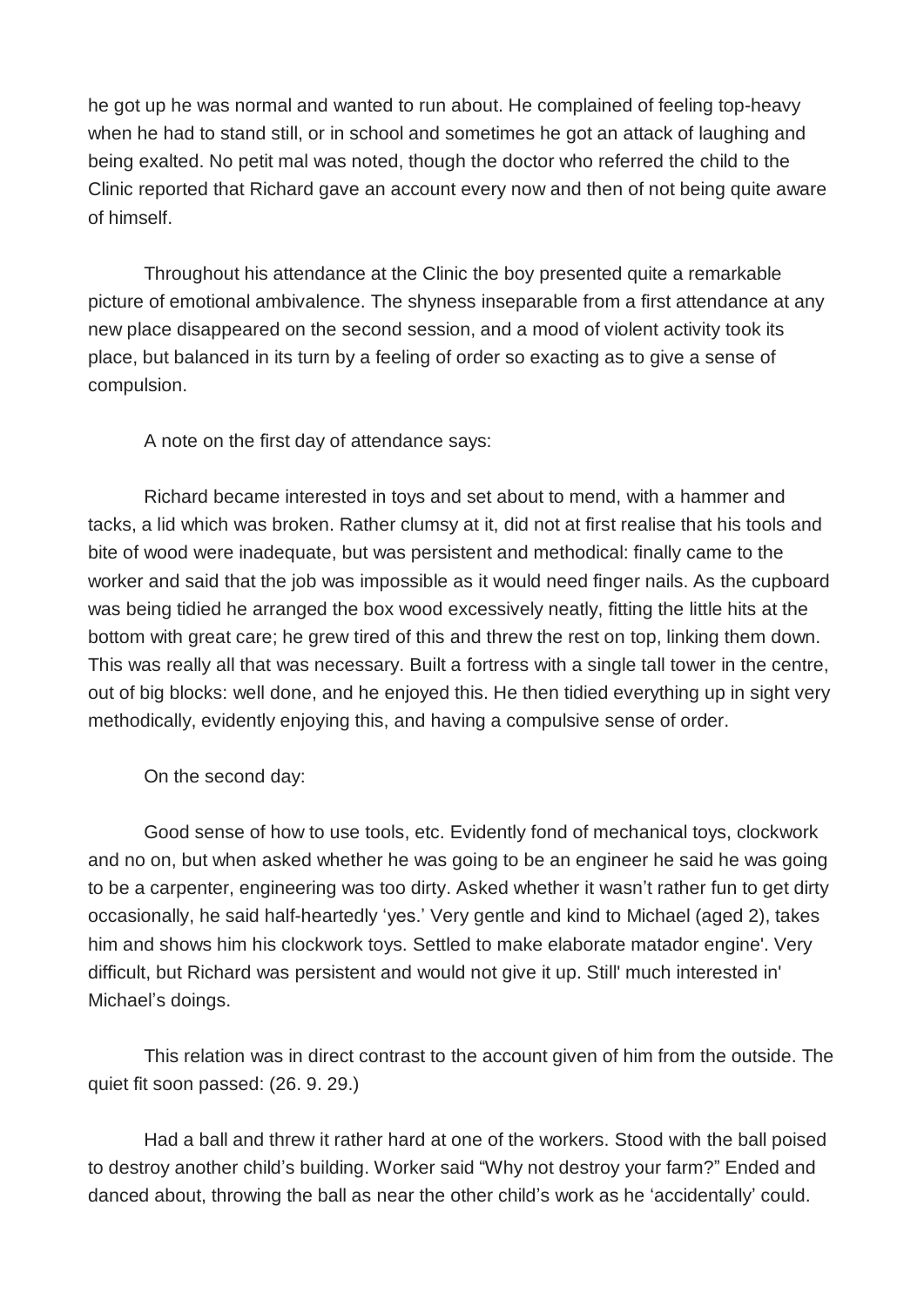His' aversion to messy substances came out strongly: (14. 10. 29.)

Richard said he did not feel like doing anything, he was so tired. Said he had slept most of the day before. Decided to play with the sand tray. Made a sea with clay walls but did not like touching the clay and each time he touched it, rinsed his fingers. Finally he asked worker to do the wall while he banked up the sand. Later he got more used to the clay and helped. He made harbours with wooden ships to sail. Seemed interested and worked at it for 1% hours till called ofic for dancing. Made rocks of clay m' the middle and built a wooden lighthouse on it. Very anxious because a little clay got on his' trousers.

In the fifty-four hours previous to this visit he had had two fits. These were the last fits he had.

The aversion from messy substances changed very rapidly and on 24. 10. 29

Asked for clay and said in a surprised voice, "I rather like clay now." Made much the same as before—a sea with a pier going into it, a lighthouse and various harbours. He shut these off at first and let the water through, sometimes with a rush and sometimes through a tunnel under the clay. Had a bridge made in wood to put across, and tried to place a little figure on it, but it was too unsteady.

During this time he showed in conversation his sorrow at not having brothers and sisters of his own:

Talks with imaginary boys in bed about all the events of the day. They don't talk to him——just act as listeners. He does not see their faces. In conversation he says sadly that he is an only child and has no brothers or sisters. The rhythm reports are interesting:

10. 10. 29. On his arrival at the Clinic he was extremely happy and eager. Very stiff movements in the upper part of his body, dragged his feet in marching and lurched along as if it were an effort to walk. Used the right side of his body when possible. No freedom of movement at all. Most pleasant child to deal with, a happy disposition and anxious to please. Gets no free movement at home. Body seems thoroughly unbalanced.

24. 10. 29. Irritated by mother's presence. Movements becoming steadier. (Third attendance) Does his best; has admiration for beauty. Generous and kind and always ready to praise work of other children.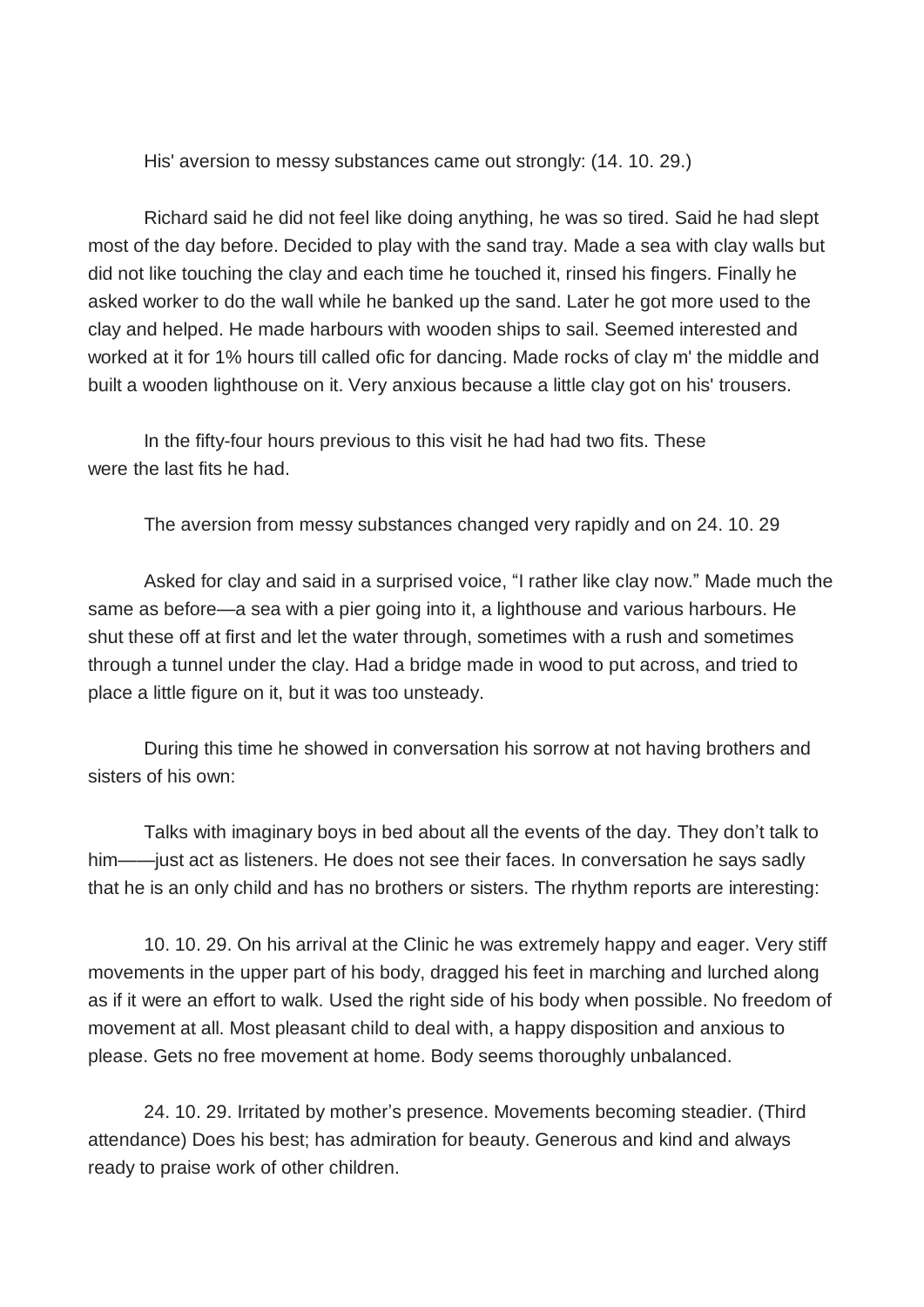28. 11. 29. Stance becoming more manly and movements much freer. Time and rhythm good. Can co-ordinate with arms and legs.

In general reaction to work of the Clinic Richard showed as it were two layers: on one he was a dignified, well-mannered, intelligent boy, well up to the standard for his age: on the other, a rebellious, impulsive, entirely uncontrolled child of 3 or 4. These alternated, and we allowed them to express themselves freely without comment.

After a little while, when a certain amount of material had collected, I had several long talks with Richard, in which the material was examined and commented on, and explanations given to Richard of the way human character was built up, grew and developed, and why discipline was necessary.

In the meantime the reports from his mother showed steady improvement. October 12th was the date of the last fit that he had. On January 7th he went back to school. In March of next year he was able to take a holiday at Hindhead, and thoroughly enjoyed it. His mother moved their address again and the boy went to St Michael's School, Westminster. The head teacher reported to Mrs Ford that his work was good and that he was making satisfactory progress.

As no more fits occurred and the boy seemed physically quite well, and was settling down at school, the mother ceased attendance. From our point of view this was a pity because at home his conduct was still unsatisfactory and we would have liked to have kept him long enough to have got this in order also.

At home Mrs Ford complained that Richard was incapable of accepting responsibility even for obvious matters. He forgot to clean his teeth, brush his hair, etc. and had little concentration. He was passionately fond of woodwork and was given plenty of scope for this at home. It was suggested to her that she should try to give him ample praise. for the things he did well in order to counteract the amount of correction and the reminders that she felt it necessary to administer to him. She maintained that she did so and was careful not to let the boy get a feeling of hopelessness and discouragement.

The striking fact about this case is of course the shortness of treatment—the boy attended altogether eleven times. N o medicines were given. In spite of this' short period of treatment, to date—18 months from the last fit—no fits have recurred and he has become adjusted to school life and discipline.

The second point of interest, especially in contrast to the next case—- also of an epileptic, a girl of the same age of 11—is its ambivalence, and what one might call its lack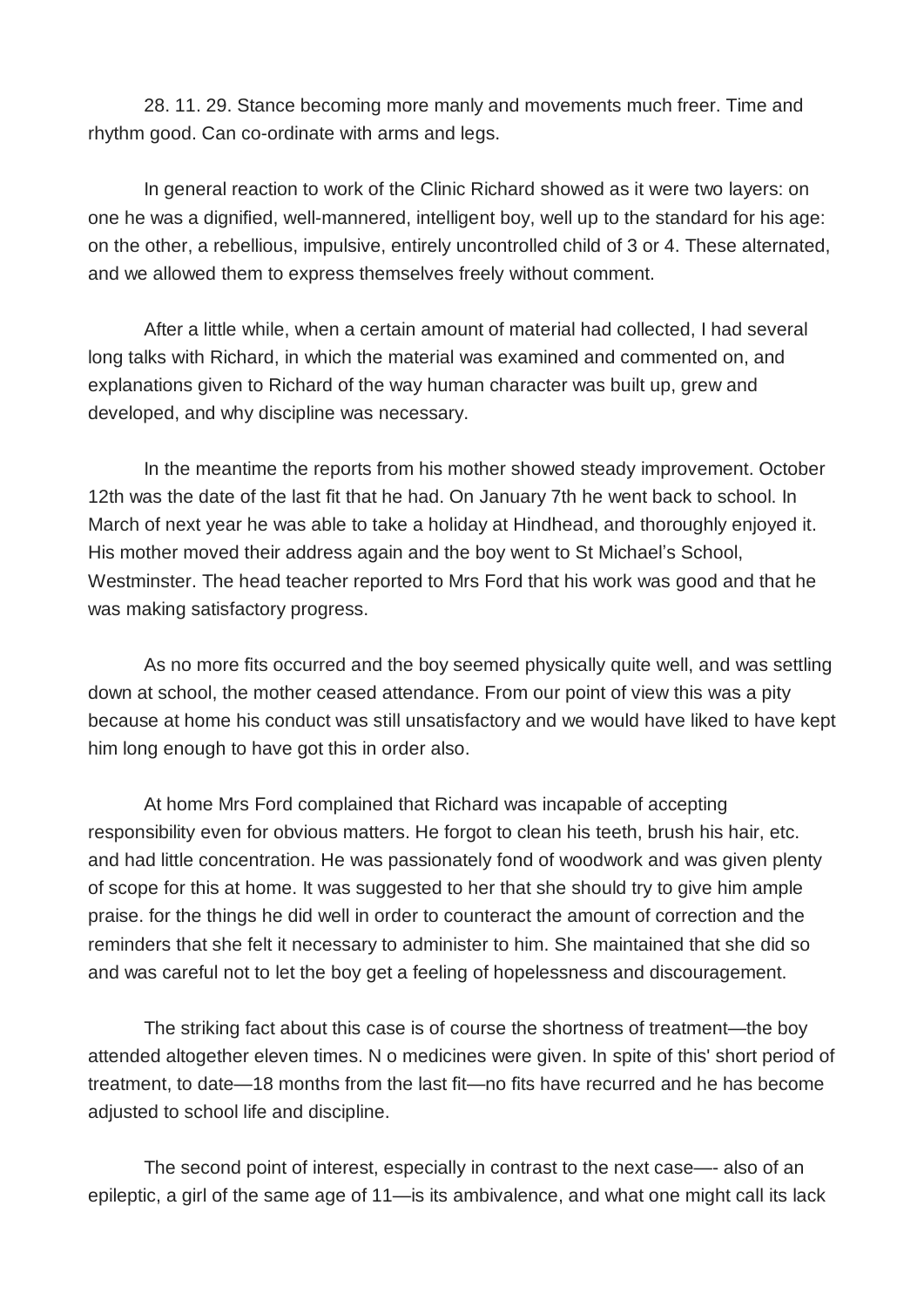of shape. There is no particular order or sense about what he does, and on one afternoon many varying activities may be attempted and violent changes of mood shown. After the first day there was no inhibition and his emotional release, which was wild, slowly came down to normal. He showed little or no phantasy and what he did was of an objective kind— e.g. reproductions of scenes seen—but on the other hand his understanding of tools was good.

Contrast this case with Mary Clark, aged 11, referred to us on November 16th, 1929, for a complaint of "losing herself for a moment." When the child first attended she was having definite attacks of petit mal:

She began to nod her head and upper part of her body forward in jerks, definite but not violent, hands curled in but not clenched, eyes vague. After about half-a-minute to one minute she sighed and relaxed and looked up as if to orientate herself as to where she was.

Because it was thought desirable that she should cease for a time to attend school, and we could bring this about only by recommending convalescence involving absence from London, convalescence was recommended for Mary and she went for a month into the country to stay with an aunt. Mary was well while away, and was not brought back to us on her return. But shortly after, one evening at the Brownies, she was taken suddenly ill with a definite epileptic fit.

Her history was as follows:

Mary is the third child of a family of three—the other two being brothers. Her father—a man of 42—was born in London of a Sussex family, general health and intelligence very good. Entered fishmonger's trade at the age of 11 and, except for the War, has remained in it ever since. Had rheumatic fever twice—heart not affected, but acute arthritis in one leg has crippled him since 1910. His parents still living, but in 1923 he quarrelled with them and did not see his mother for a year. They are of normal stock, with no nervous trouble in them or the rest of the family.

Her mother, a woman of 46, was born on a Berkshire farm—educated in a country school—in service until her marriage. Health good—no history of nervous or mental trouble. Well-balanced, very sensible, high standard of morality and honesty, very selfdenying and hardworking and generous to a fault. Her own mother who died recently used to have crying fits and could not keep quiet. Was always on the look—out for danger and expecting accidents to happen to the children.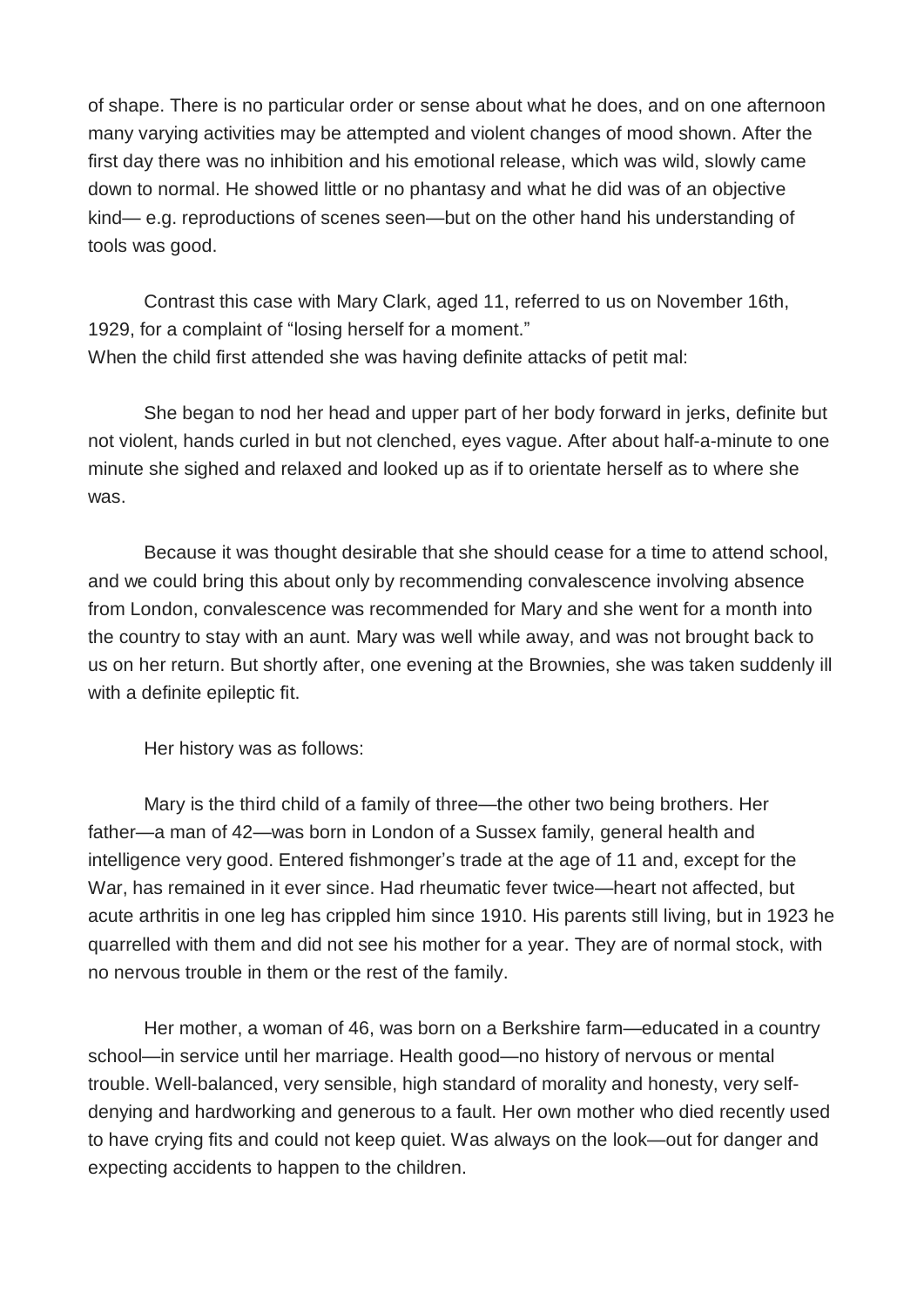The family live in three rooms at the top of a three—storied house, sparsely furnished but scrupulously clean, situated in a fairly quiet street having a small yard at the back.

Of the two brothers, Fred, a boy of 15, did very well at school and now is apprenticed to a plumber and keeping on his education by attendance at evening classes. George, 13, is at the Regent St Polytechnic on a scholarship and has done excellently in every way. He is said to have been nervy as a little boy but now to have grown out of it, to have had fears of water at first, but now to be a competent swimmer.

The family atmosphere is good, except for one period of stress before the father went to hospital, when his temper was unbearable.

Mary's Physical History was uneventful. An easy confinement, breast-fed for three months and weaned gradually. Very severe pneumonia and bronchitis at 2, measles at 7, and scarlet fever at 11. Lately complained of headaches. Good appetite, sleeps well, bowels regular, no enuresis.

Her Psychological History showed the history of the 'model child.' She was a happy infant, never naughty, did everything normally, played well. Always very clean, no enuresis, as soon as she walked wanted to play with water. Never frightened. Has slept in a separate room since she was 2 years old.

At 4 3/4 started school. Always good reports; enjoyed school; always truthful, never got into trouble, no tempers; was very often teased by her brothers but stood up to them. The only bad point admitted by anyone about her was that she was lazy at home and rather spoiled and did not like helping in the house. The only anomalous event was that when 15 months old, suddenly she shut her eyes and refused to open them for three days.

The onset of trouble came in the following way. In May 1929, Mary started working for a Junior County Scholarship. Both her brothers had done well in scholarships. At midnight one night at this time the mother was awakened by hearing the door open. Mary came in in her night dress, came straight up to the bed and said, "You always make me get the water." The mother said, "I don't know what you are talking about." Mary said in a rude, abrupt manner, very unlike her, "Yes, you do." The mother took her back to her own room, saying " Whatever made you do that? " and Mary said, "You came out here first, didn't you? " in the same rude manner. She then got into bed and did not remember anything about it in the morning.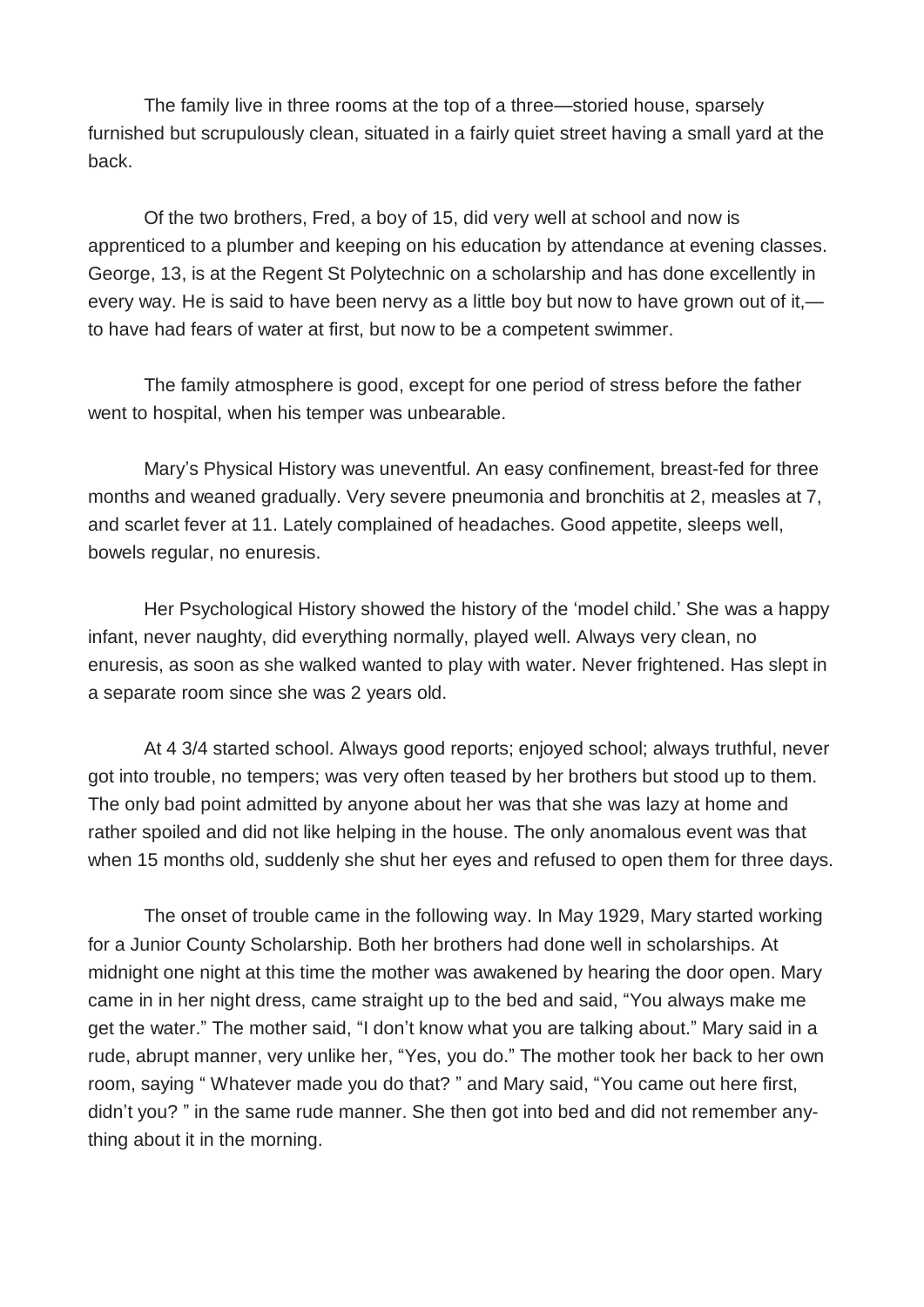Head-nodding was first noted in June. In September she had scarlet fever and in January was moved up three classes, and found the work very hard. At this point, on Wednesday, January 29th, the first fit occurred. On the Sunday following she had a second fit at home and on the Monday resumed attendance at the Clinic. She continued to attend until October of that year, and fits ceased by June. Each fit had the same characteristics. She would be sitting quietly at home, suddenly fall back, cry out, become cyanosed and quite unconscious, this would last two minutes, she would go into a deep sleep afterwards, sleep six to eight hours and wake in the morning knowing nothing about it.

In character Mary was the exact reverse of Richard. Where he was wild and uncontrolled, she was the picture of quietness and obedience. Where he was uncoordinated and lacking in integration, she showed a character of monotonous evenness.

My description on her first attendance was:

A very good quiet little girl, rather stout, has a way of bending her head slightly down and looking up at one. Talked re-scholarship and she showed a clear feeling of burdensomeness about this and about school work.

Her work at the Clinic falls into four periods. Period I. During this period she was a shy quiet little girl, occupied with normal tasks, and with puzzles. Strong inhibitions.

18. 11. 29. Fm design on a sheet of paper. Began with red square. At first had evidently no ideas and just sat looking at the pieces, then fumbling with them.

17. 2. 30. Helped Nellie Smith with jigsaw puzzle, then cut out crêpe paper dresses for dolls, very neatly. Made a man with the grotesque mosaics which she drew on paper and coloured. It was a little difficult to draw her out, but at last she said she would really like to make a bag with beads.

Very occasional vindictiveness appeared.

26. 2. 30 Indians had Landed in England, had no home, went to people's houses and if they couldn't have their' homes, they would shoot the English people. One Indian had been captured and strung up on a tree until' the English had finished their work when they were going to shoot him. Another Indian was shooting a turkey for food. Dreamed of Indians years ago, Indians coming into the kitchen.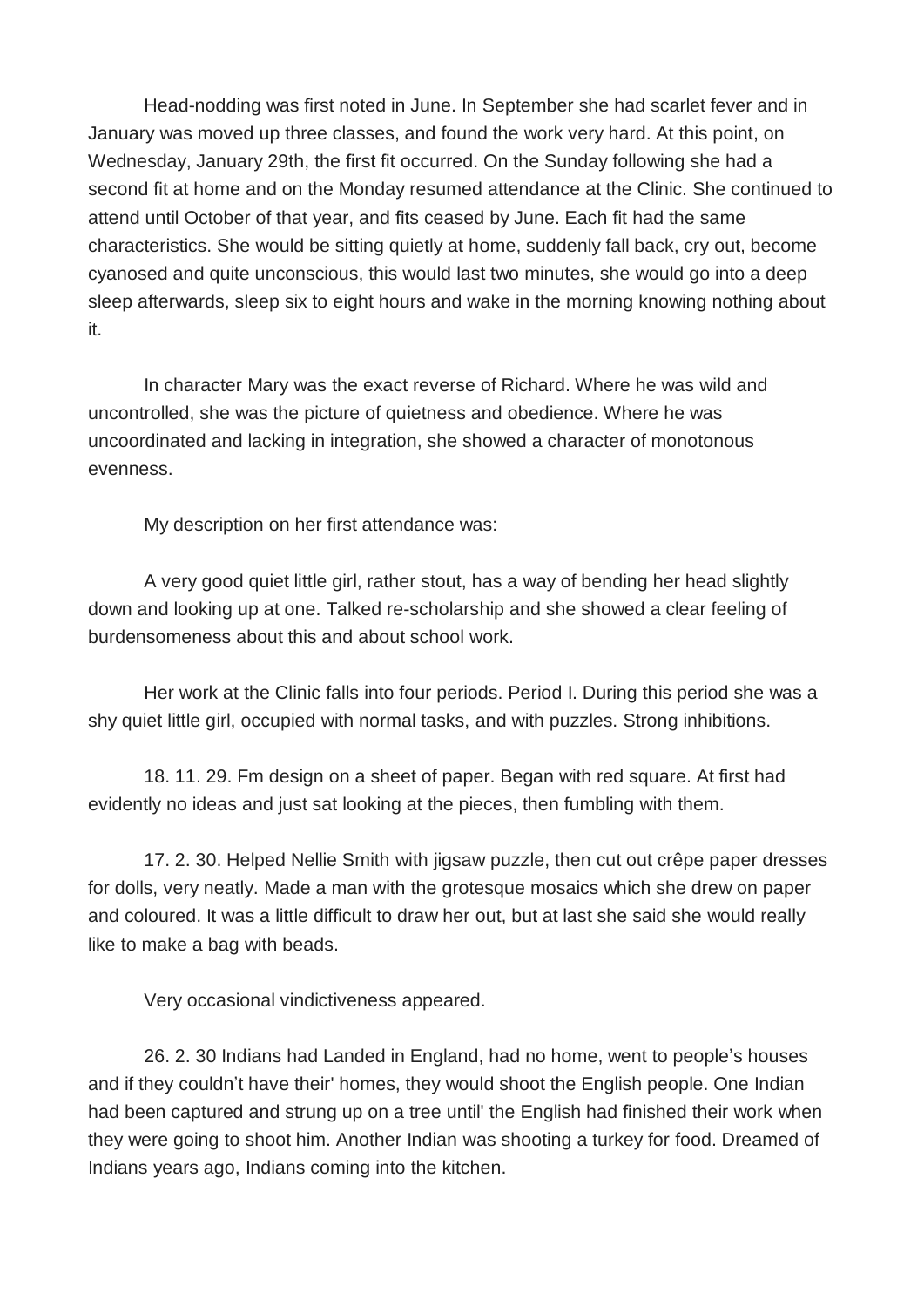Her attitude to the work and herself was a discouraged one:

27. 2. 30. In conversation she said, (a) "I don't like this work," (b) to Reggie, "It don't matter what you do, it only gets knocked down or broken up." Worker said, "I don't agree. You might as well say it's no use making a cake, it only gets eaten up." This made her think a bit, then" A cake isn't wasted when you have eaten it." Worker: "Neither is a beautiful thing if it gave you pleasure to look at it. I like to see beautiful things, don't you?" Mary: "Yes, I like ugly faces. You've got a nice face, mine's ugly. I like ugly faces."

Four fits altogether occurred during this period. About March her demeanour changed and Period II (March 3rd, 1930, to April 7th) showed an entirely different picture. The 'goodness' which had been wearing thin just before this', broke up and a wild period of uproariousness set in, together with an interest in aggression and destructiveness.

27. 3. 30. This child is untidy and behaving in a very hoydenish fashion. She does a 'Bunny Race,' squatting, about the Clinic, climbs over obstacles fearlessly, and begs to dance and play ball. She wheedles for more time for rough games, and talks of dancing as "Oh, oh, just lovely." She is difficult to keep at any occupation for long unless it is' very active or rather messy, like sand pies.

Delight in messy substances appeared also:

24. 3. 30. Finding another child playing with wet sand, joined in saying, "I like this," and rubbed her hands in it, becoming rapidly dishevelled and dirty. Played with sand, got hands dirty, and enjoyed making a mess. Was delighted at being allowed to make mud pics and clay work and made herself thoroughly messy and dirty.

Also an interest in food:

27. 3. 30. Playing with plasticine or sand, she makes toffee apples or fish cakes, or other edibles, and says lusciously "Um, don't talk to me about fish cakes, makes my mouth water—umm," smacking lips.

And in body shapes:

10. 3. 30. Made a grotesque figure finally called a woman, though not originally intended for either sex, naked. but with a hat. The size of the nose and lips much too large for the face. Small arms and legs, enormously long thick tail. Afterwards made equally grotesque man with long arms and legs and no tail. She enjoyed doing this immensely.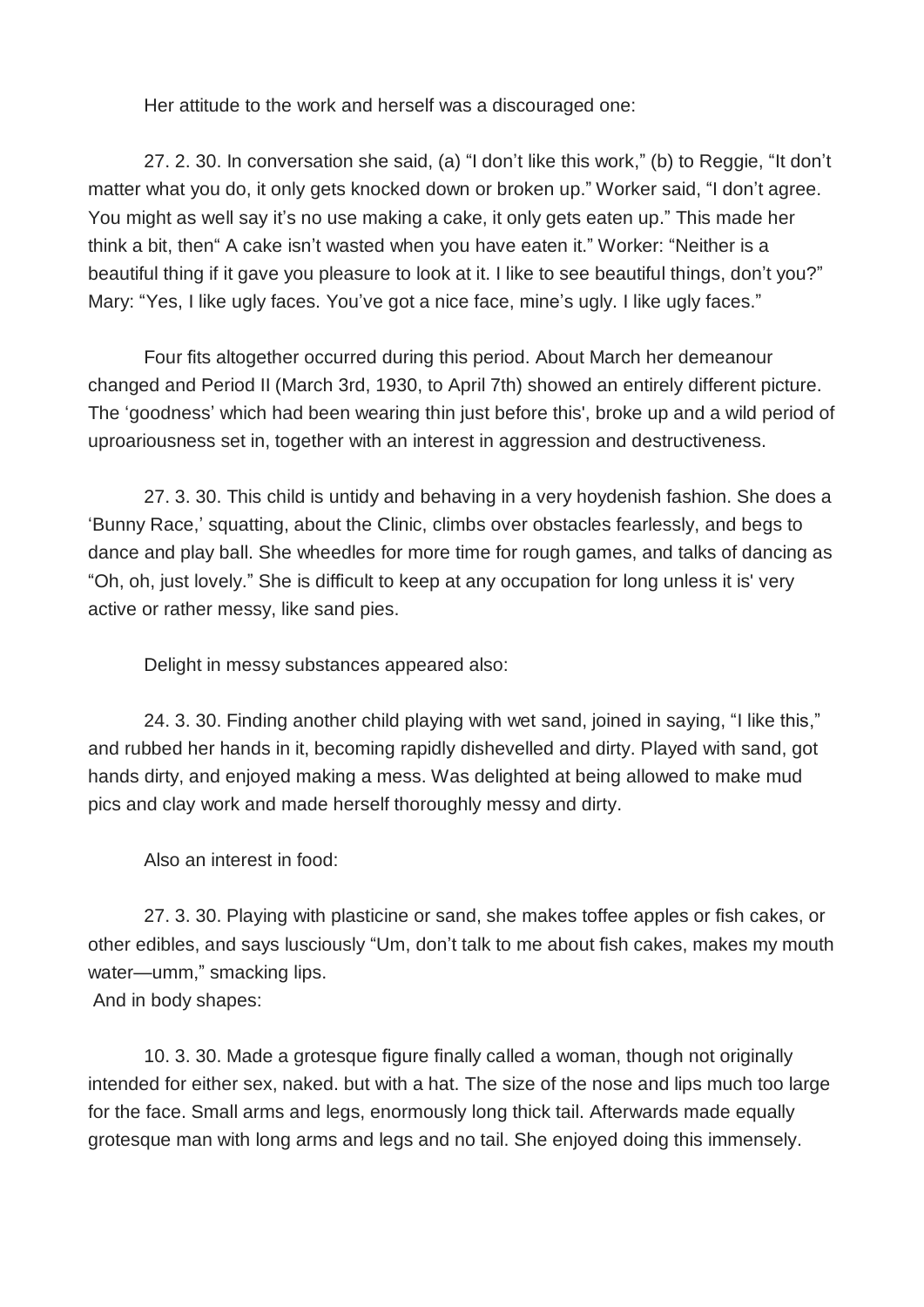You will note the contrast between her flow of ideas at this period, and her original inhibition. Two fits occurred in this period, and both near the beginning. Meantime at home the following changes were taking place:

6. 3. 30. Mother complains of Mary becoming cheeky and was encouraged to feel that this' is a good sign. Mary does not like helping with the housework.

10. 3. 30. Parents giving Mary more freedom.

13. 3. 30. Mary seems to be better in every way.

20. 3. 30. Mother reports that Mary's behaviour is 'nearly normal.'

Twenty-five days after the last fit, the Clinic was closed for Easter and for the reorganisation of the case records system. During this period of six weeks, Mary had seven fits. She returned to the Clinic on June 2nd, and a period of listlessness alternating with wild spirits kept her till August. Fits ceased with her return.

Her former delight in messy substances turned to a negative reaction against them, but a new main motif showed itself in an interest in the other sex, boys and girls, and in the appearance of masochism.

16. 6. 30. She suddenly asked me [male] If. I would like to be a girl. I asked why. She said she would like to be a boy so as to be able to play football and cricket in the street so that the "copper could run after her."

3. 7. 30. While painting, Mary discussed with another child caning at school. Both said they had never been caned. Mary said she would like to be caned.

Physically she showed signs of approaching puberty. The fits did not mm and, as the mot-her reported:

22. 9. 30. Mary was much fitter physically; more alert, more mature in taste and reactions; knows her own mind better and strives to achieve her end.

4. 12. 30. Mary continues to make good progress; is more responsible and very helpful to the house. Is now going to cookery and housewifery courses at school; plays netball at school; goes to the Guides.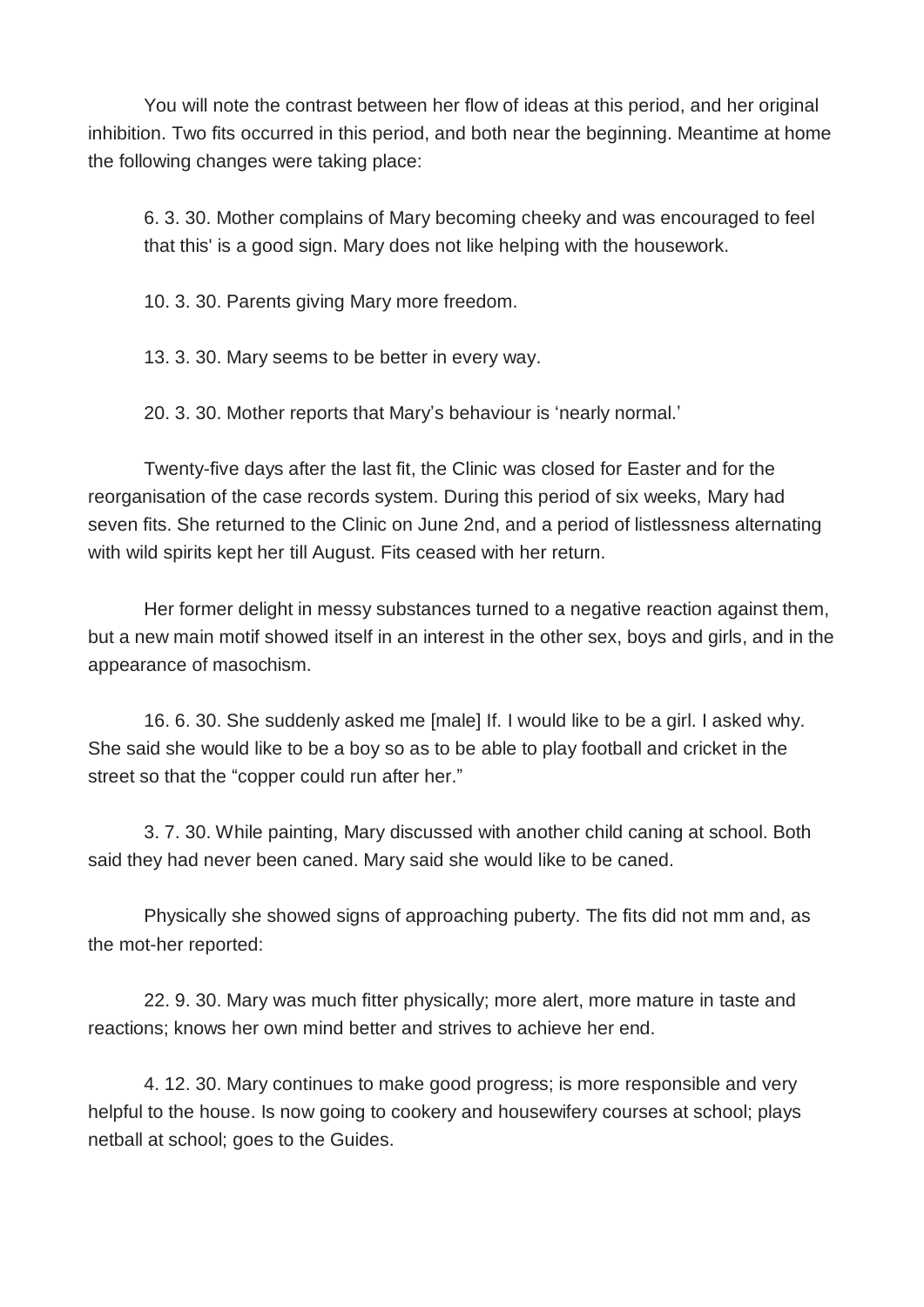The fits having disappeared, she ceased to attend the Clinic, in spite of the fact that head-nodding occurred occasionally. 0n the physical side Mary was seen by Dr Obermer, who made a mini metabolic study. His diagnosis was as follows:

The basis of the condition was that of a labile thyroid, undergoing extra pre-pubertal stain, as shown by an extraordinarily high iodine figure up to 64-6 grams.

(Two complete tests were carried out; one in between fits and one immediately after a fit.) On first test:

12. 2. 30. Then was a certain degree of acidosis with lowered alkali reserve. I think that any um external or internal strain will show in this child disproportionate acceleration of metabolism for a short period, during which time there will be an excretion of excessive quantities of phosphorus and possibly calcium. This is followed by at period of thyroid exhaustion correlating with a deviation of the acid base equilibrium to the side, and until this retarded metabolism, with diminished excretion of calcium and phosphorus, has lasted long enough to restore the balance, she is in danger of a convulsive explosion.

Whereas previously Mary had had no idea what she wanted to do in Mr, she now decided for herself that she wished to work in a florist's, and was able to adhere to this desire until her mother became adjusted to it and gave her idea of scholastic distinction for her daughter.

We see therefore a child whose primitive emotional drives have been waded by herself with such fear and dislike that they have been put under undue repression, with a resulting stultification of character development. Everything had been concentrated upon the desire to win Approval, to emulate the brothers, to be better than they. The prospect of a final demonstration of her inadequacy by the inescapable scholarship examination was intolerable to her, and the "epilepsy" occurred.

Release of the primitive trends in a permissive atmosphere set free the machinery of growth. A removal from the horizon of the (unconsciously) so-much-dreaded examination, released her from this threat to her ego; a way of escape was no longer necessary, she could allow herself to be well. On the physical side this was supplemented by Ac Phos Dil In. XV t.d.s. over an extensive period, but with no appreciable result. Previously she had iodine for a short time, but this seemed to aggravate the condition. No bromide was given. The mother had a bromide prescription for use in emergency, but it was never used.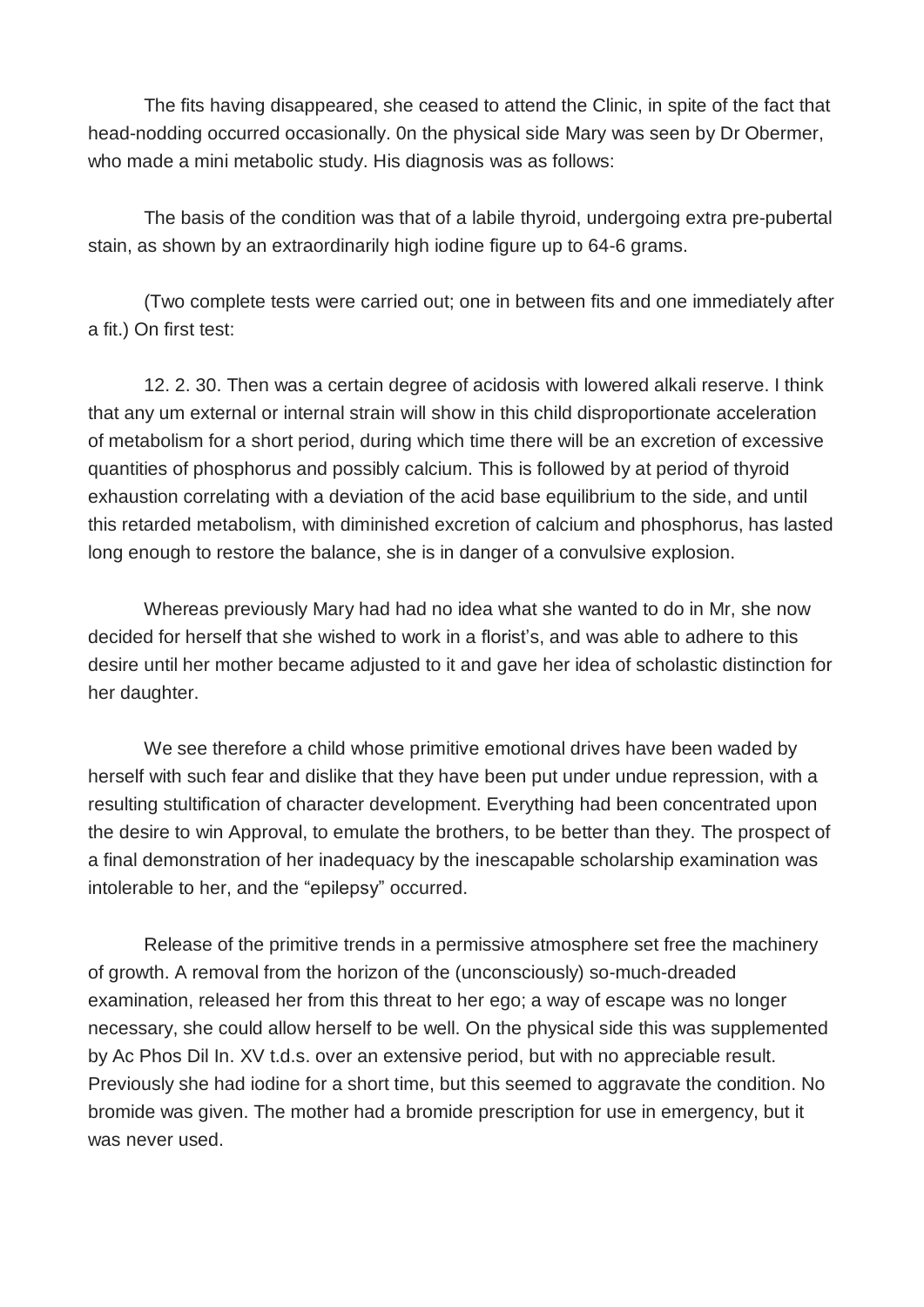We have therefore apparently in these two cases an identical pathological phenomenon arising from opposite sets of emotional factors, and as far as the psychology of the children is concerned, passing through opposite mechanisms for relief.

Let us now take two parallel cases of enuresis, and consider the same factors.

Eric Compton was a small boy of 4, referred to the Clinic for night terrors, a shut-in personality, passionate anger fits, and enuresis from birth. llc was the elder of two, the second child being a girl, and came of comparatively well-to-do parents. The mother had been poorly during pregnancy, had jaundice just before his birth, difficult labour, twilight sleep, instrumental birth, the baby's head being badly bruised with forceps. Breast fed 3 to 4 days only, because of jaundice in mother and baby. Development normal, circumcision at 6 weeks. Always very difficult to get him to give up faeces and urine, had constipated stools and much wind. He was a clean baby, never dirty, always careful and serious, only really laughed at 2% years. He had never ceased to wet his bed.

His little sister was born when Eric was 13 months old. He gave no indication of his' feelings, but has had violent fits of jealousy since. Made up an imaginary playmate called Joan (his sister's name is Margery).

Father aged 39, one of five, very healthy, started as a teacher but gave it up for city business. Gave the impression of severe habitual restraint, sense of humour remarkably deficient, outlook on life very serious; undemonstrative, attached to wife and children, has a certain degree of insight, but little intuition.

Mother was severely neurotic and received treatment from a psychological physician in the parents' department at the same time. She was 37 years of age, one of four. Suffered from nightmares and sleepwalking in childhood, still wakes at night, shouting. Fears of black cats, and of being chased and falling down wells. Temperamentally irritable with children, weepy, no energy, but a competent attractive woman, depressed with her own failure and determined to do all she can to get it remedied.

Eric on his first appearance:

26. 9. 29. Was a well developed child with an alert adult manner, frowning expression, and an air of being inturned., e.g. his remark at the first session, "Leave me alone, I have a great deal to think about." He appeared as though he never smiled and certainly never romped as a child of his age usually does. Solid and heavy in all his movements, does and says everything with great emphasis.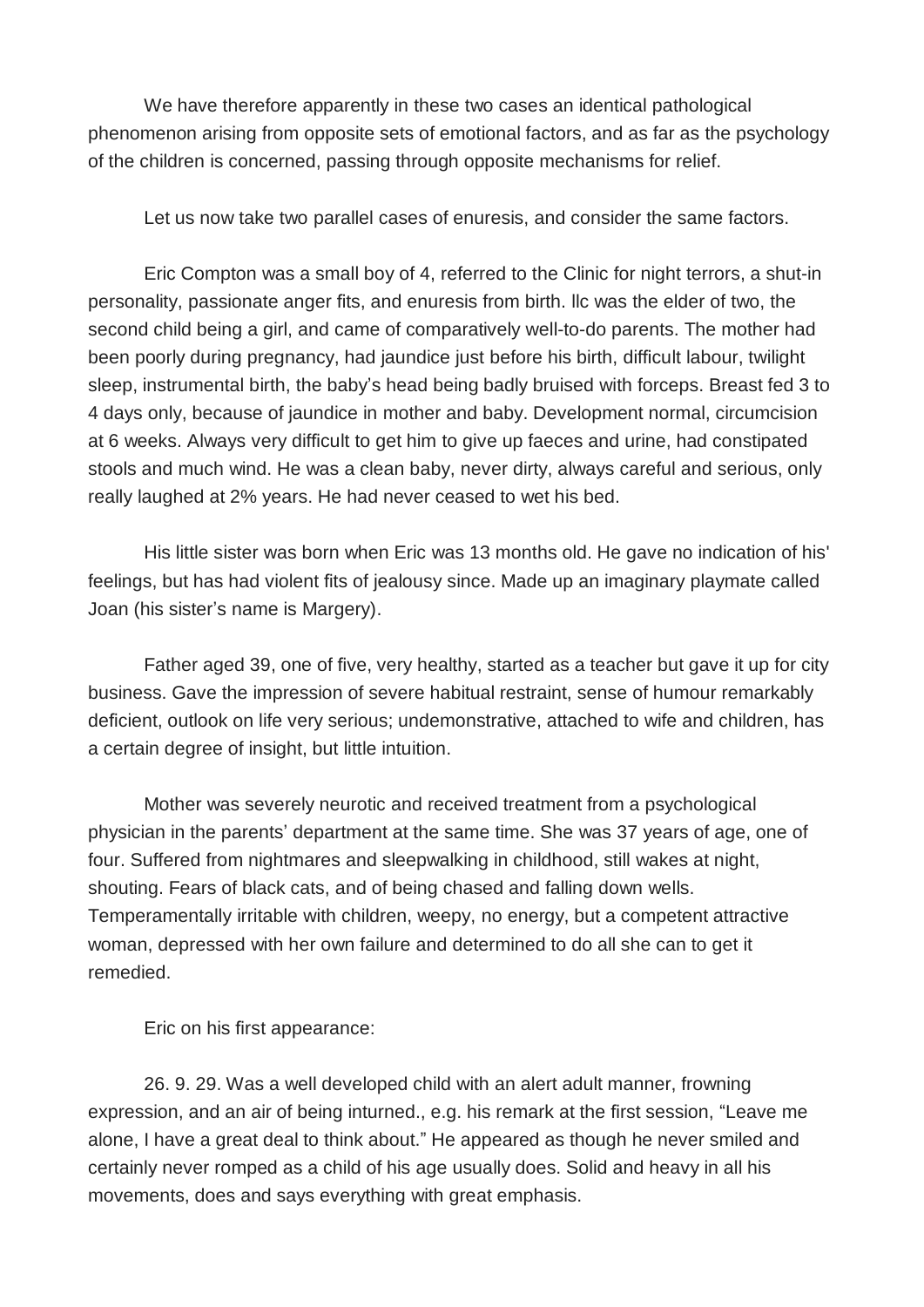Eric attended the Clinic altogether thirty-one times spread over intervals of eleven months. During his first period— September to January—with the exception of work with Montessori apparatus, his whole energy was absorbed in water play. During this time, enuresis was diminishing but present. He was an exceedingly interesting child. Much of his work is of serious symbolic value, but unfortunately too long to quote here.

Examples of his play are as follows:

17. 10. 29. Had fish, swans, tins and frog. Worker had a can of water. Eric got banana squirt and spent whole time in filling it and squirting, and would scarcely pay any attention to anything else. Finally played game with worker of squirting at far edge of tray (he was not interested in squirting at any of the animals) and on to the floor beyond. This gave him great pleasure.

25. 11. 29. Eric was playing with a toy lavatory; he placed it on a heap of sand and said, "It's a pump on a mountain." He filled and refilled the cistern and pulled the plug. then fillml the pan itself and watched the water running down, saying "it's going down the pipe." . . . When asked what he was putting in the pan he said, "I put the water in and it goes rumpety, rumpety, rumpety, rumpety, and comes out lemonade."

His general demeanour at this time was as follows:

3. 10. 29. Worker saw him sitting on the seat, having refused to dance with the others. Went and asked him if he would sit on the floor with her and copy what the others were doing. He replied, "must sit on the seat. I have such a lot to think about." At that minute dancing finished, and being told he could go, he dashed off his seat and to the door alone.

His inhibitions slowly broke up and a certain amount of emotional freedom appeared.

The enuresis began to lessen and by the middle of February had entirely disappeared. It has never reappeared. The faults of character, the lack of contact between himself and his family showed little change, but screaming fits were fewer.

At the end of this period, and just before the cessation of the enuresis, an identification with a train appeared. Eric became a train continually, both at home and at the Clinic, and carried it out to the minutest detail.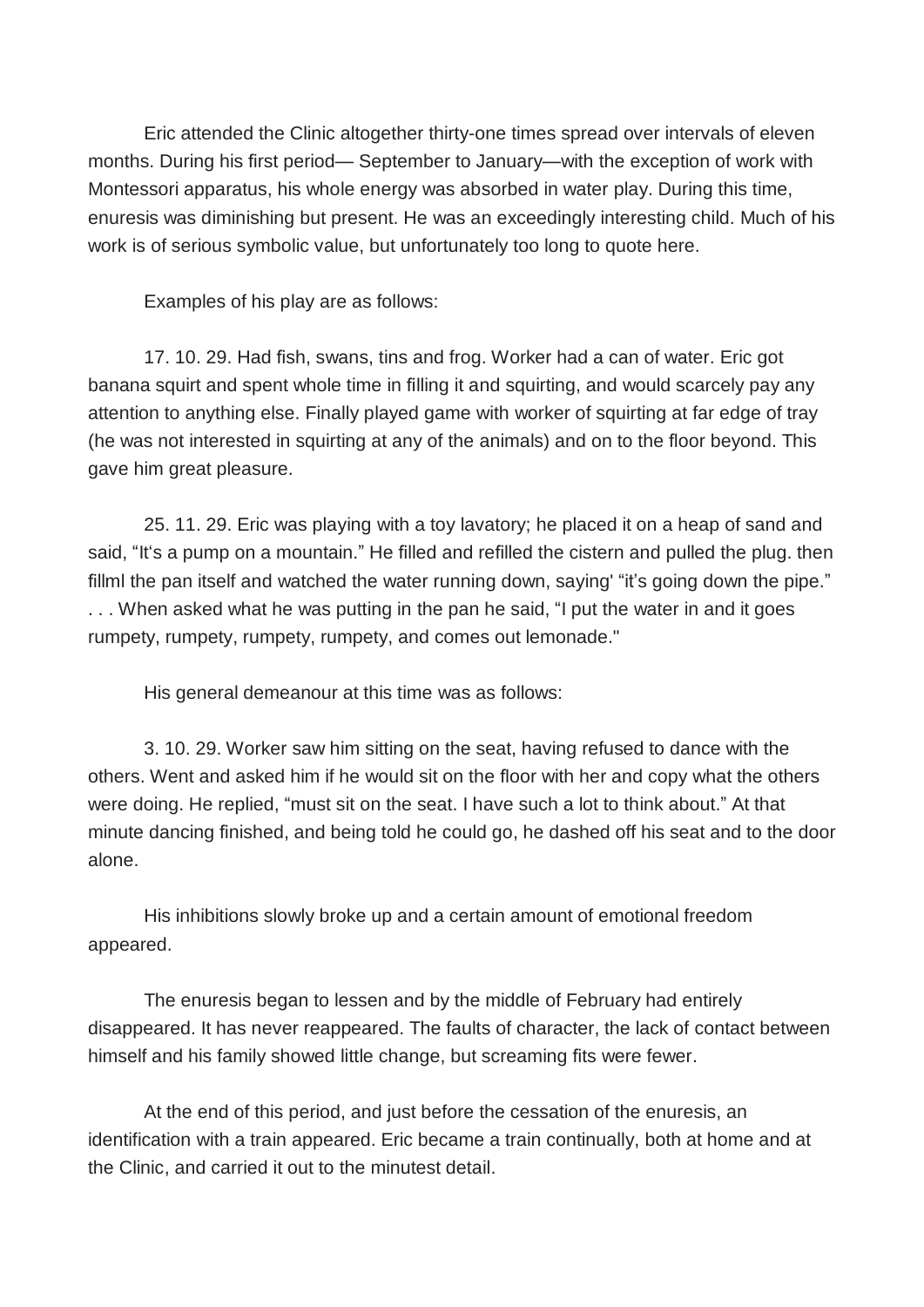24. 3. 30. Came into the room and as usual just stood and looked round. On being spoken to made a sh-sh-ing noise. Said he was a steam-engine. When asked what he would like to do, could not think until suggested to him to make a mountain for the engine to go up.

5. 6. 30. Announced in the room that all his coal and steam had given out. He had no more. Repeated this, saying it was because he had come so far. Began hissing and shuffling several times on the way to the playroom but checked himself.

12. 6. 30. Responded with enthusiasm to suggestion of playing at trains, beginning at once to puff and make movements with his arms to and fro. Explained this quite clearly; he was the whole engine; steam came out of the funnel, his mouth; his arms were the connecting rods. Seemed very sure of mechanical details. Said he was not always an engine, sometimes a tram.

This lasted through an attack of measles, and after he returned to the Clinic, only disappearing six-months later (mid—July).

At the same time he began suddenly to make tunnels and put 'trains' made of any material through them, and also chimneys.

5. 6. 30. Eric was building houses with chimneys. The great point all the time was height. "Look how tall." "This is going to be very tall." Talked incessantly, and Would Not allow additions or assistance with his work. No order and no scheme in his work. In some instances it did not faintly resemble a house, but the idea of height, chimneys and smoke ran throughout. For smoke he put large solid cubes. He did not like smoke, he said, but, liked the fires inside.

12. 6. 30. Game into the room as steam engine. Got tired of trying to make an engine with bricks. and said, I will make a lovely tall house." Frequently he said, "a tall, tall house with chimneys," in a far-away voice.

3. 7. 30. When playing with steamboat and water said steamboat was in Looking-Glass Land. When asked what Looking-Glass Land was like, he said it was all chimneys and chimneys and chimneys, even chimneys to eat with. He eats and drinks these, but does not like to drink, it makes him hot.

About this time his manner altogether changed and aggression and contempt appeared, together with wildness of behaviour.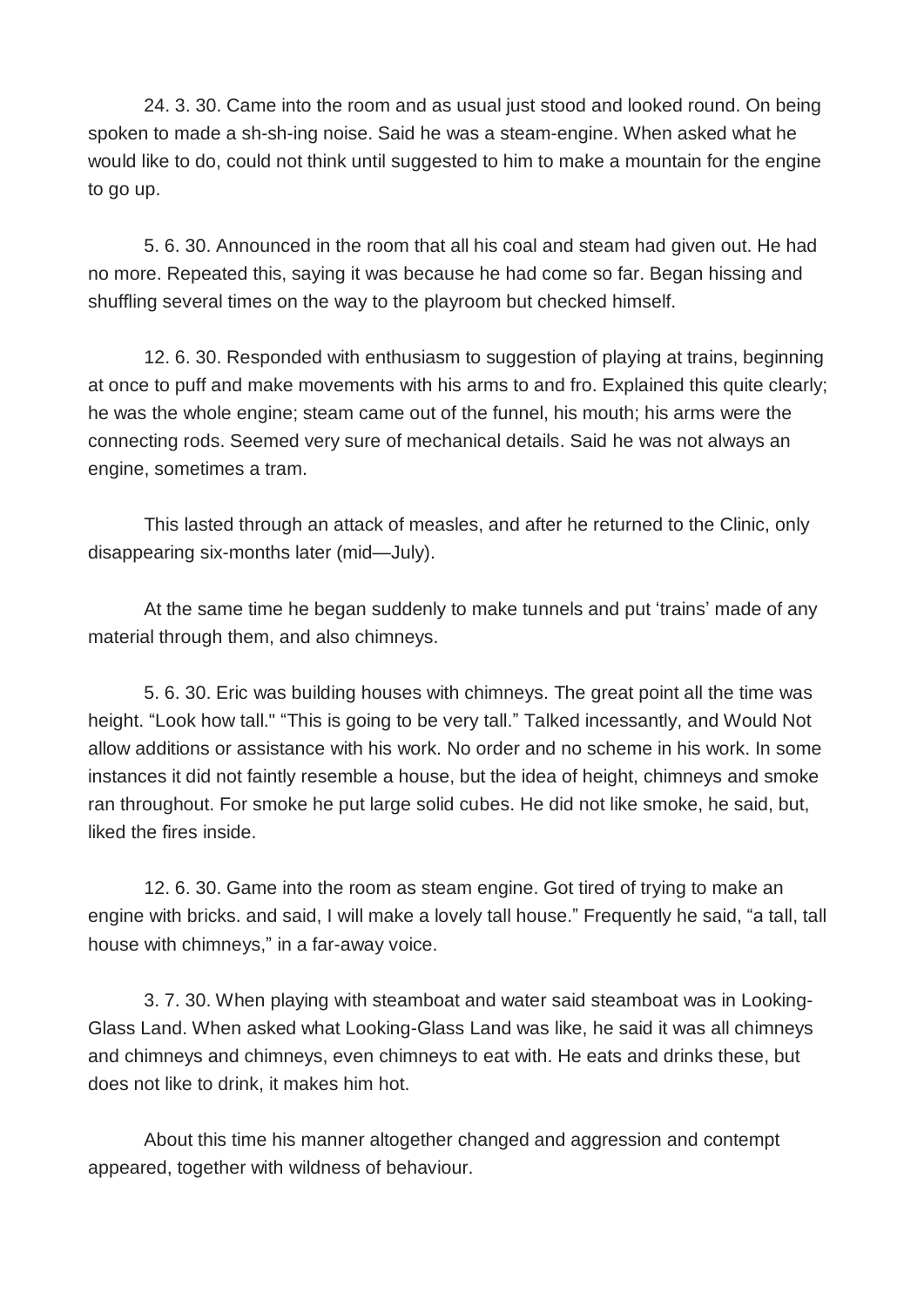20.1.30. Eric was running backwards and forwards in the room, rushing at the workers in turn, banging into them shouting "Biff, biff," laughing as he did so: was wild and enjoying himself, but not vindictive.

Here the conversation came about the fierce, destroying world, quoted earlier.

Mention of the family, and aggression against the family began to appear:

31.7.30. He made a tram which had to travel under the sea completely closed up. In it were his own people, father, mother and sister. Later the tram went to a town called Puddin or Poison. Presently, playing skittles, he wanted to hurt me very much because he thought I was his sister 'Marj.'

But at the same time the cessation of night terrors was reported, and at home a much better adjustment to the family was being achieved. Eric began to be more spontaneous in every way, and to show affection to his parents. He was on holiday from the end of July to September, and when he returned was much more normal in behaviour, both at Clinic and home. Aggressive play was much less marked, the train phantasy had disappeared, but a new feature, a love of messy substances appeared:

2. 10. 30. With both hands he got going with sand and water, pouring on the water in one corner till he had got a slosh and saying over and over again, "But it is lovely to make a mess," and dabbling in the mud, but only with the tips of his fingers.

20. 10. 30. Eric made circular islands with his fingers in the sand, and now and again burying his hands in the sand with evident joy, he announced "Now I am the dirtiest boy in the world."

As his mother had now nothing she wished to complain of, Eric was discharged, and on his discharge the mother reported that Eric was behaving like a normal boy in every way. Enuresis completely cleared up, no screaming fits or night terrors, plays happily with his sister, no longer any train play. When in tears they soon disappear, the child has his own way of coping with his difficulties. When he is angry, Eric says to his mother, "I want to hit you but cannot, so have to cry."

The characteristic features of this boy as seen in the playroom were the wealth of his phantasy and its dominating power over him; the repetitive nature of his play, and his tendency to repeat over and over again the same phrase; and his detachment from what is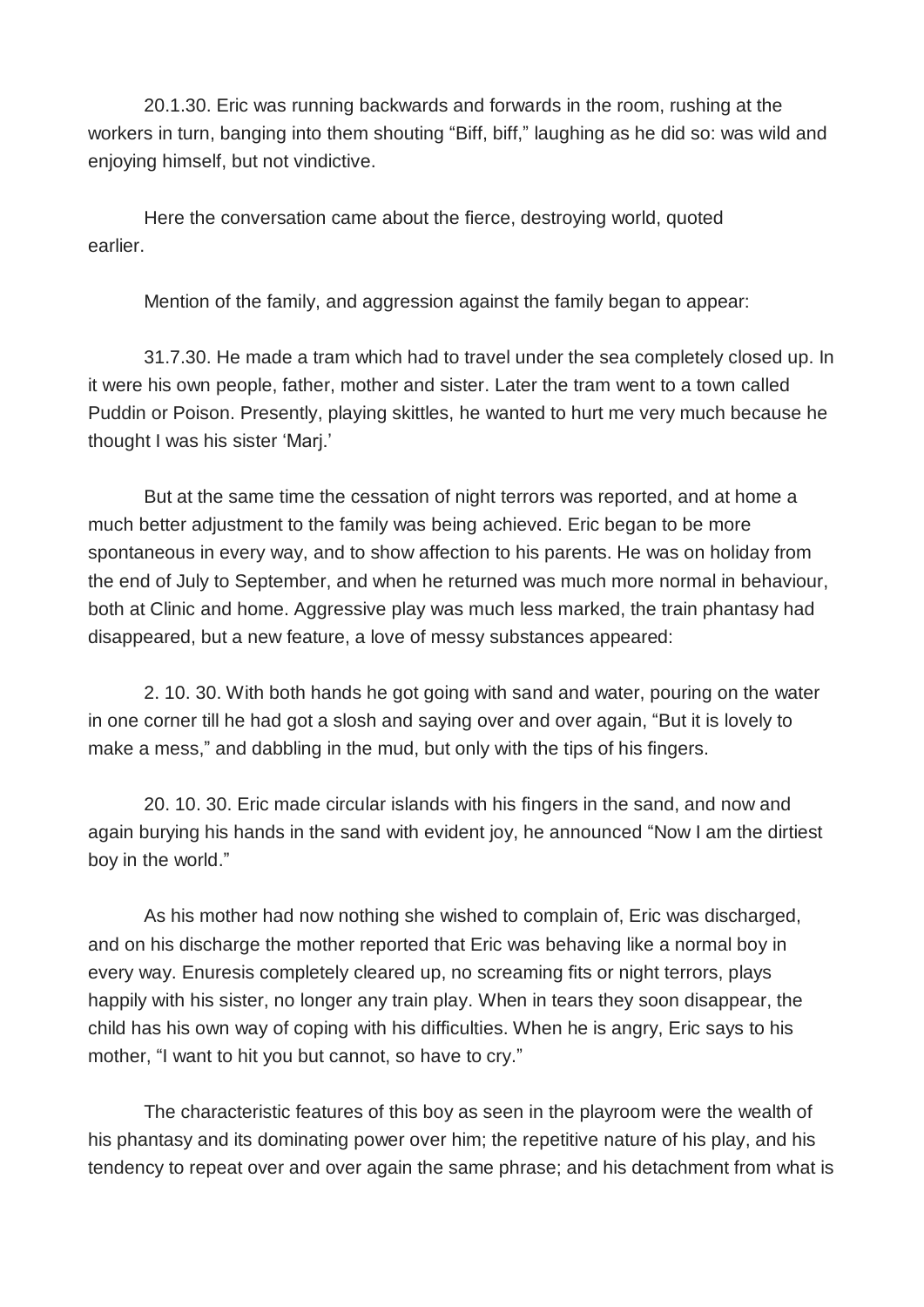going on around him'. His first remark when asked to go to dancing was characteristic of him.

Let us now take another case of enuresis, also a small boy:

Ian Baker, 5 1/2 years old, suffered from screaming fits and enuresis. He had also had epileptic attacks, and was under treatment at the West London Hospital for them at the time of his coming to us. These had cleared up before he began attendance and he was transferred from the West London Hospital to the Clinic.

The boy was the ninth living of fifteen pregnancies. One maternal aunt died in an asylum and there is considerable alcoholism on the father's side. The child was sent to the infirmary at 5 1/2 months for wasting, and remained there till 14 months, as a congenital heart was suspected. On discharge he still did not thrive. At 2 1/2 years the question of fits was raised; his last fit occurred on June 28th, two days before his first attendance at the Clinic.

The child was a miniature replica of Richard Ford. He was entirely uncontrolled, unable to settle to anything for longer than a few minutes, running wildly from one occupation to another, in each case showing quite remarkable mastery of tools and constructive material. Tunnels and holes appeared in his play, but water play was not so persistent as in the case of Eric Crompton.

During November and December, owing to circumstances at home, we sent him away to a convalescent home which works in connection with us, where he remained for 2 1/2 months. During the last month there the, enuresis entirely disappeared, the character difficulties lessened considerably.

This however does not help the difficulty; to be able, to adjust to life when one's mother is not present is useful, but carries a human. being only n Very little way. It is the task of psychological medicine to help such a child to adjust to life when his mother is present as well, and this we attempted.

As with Richard, no coordination appeared in his activities. l—lis attitude. to life was determined to a very large extent by his mother's attitude to him.

His Father was a man of violent temper, brutal and alcoholic, and neurotically jealous of his wife. He would allow her to do nothing and go nowhere that was not connected with the care of her family and her home. Ian's fits had been a godsend to the mother as, since they tended to occur at night, she had been able to take him into her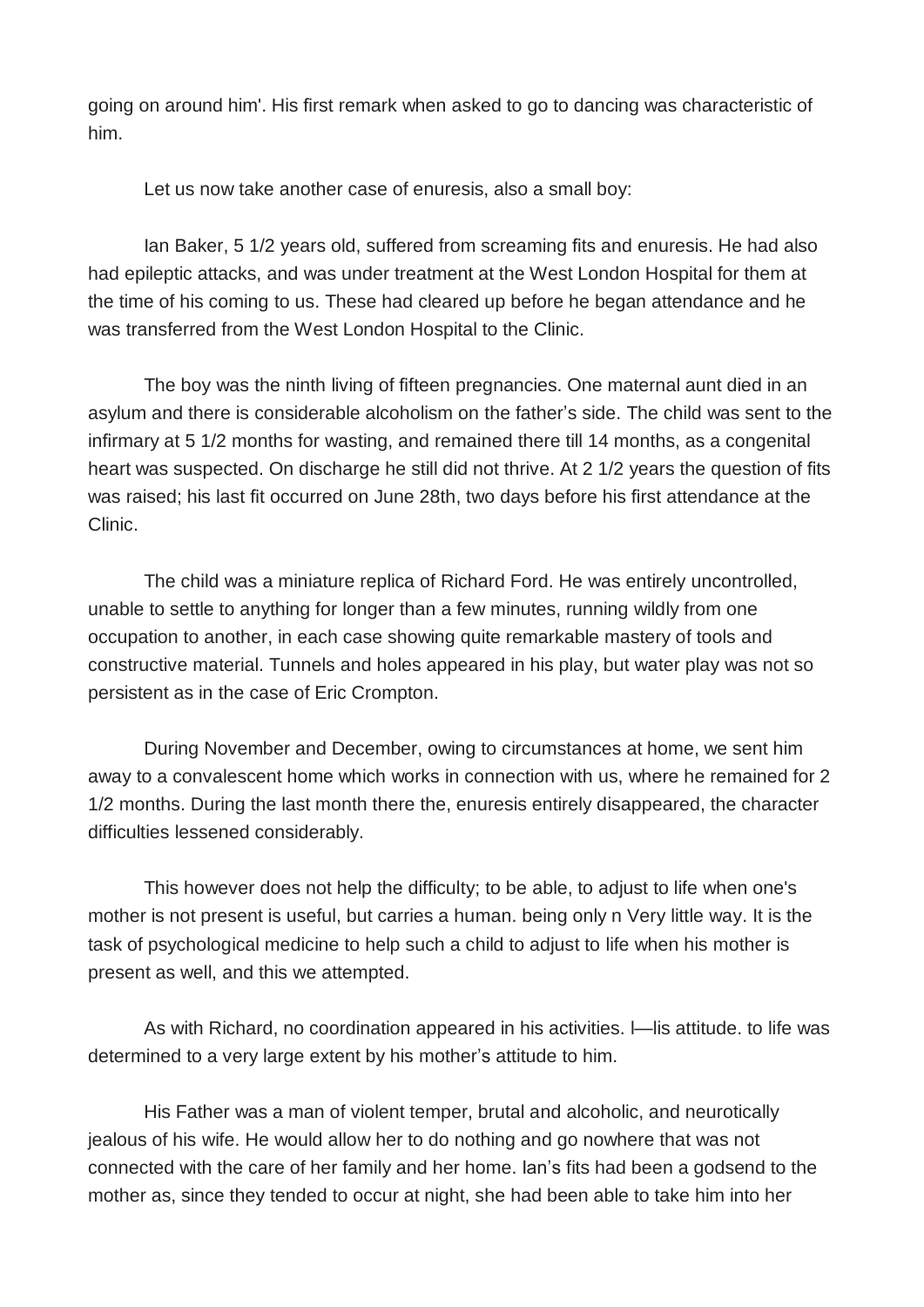room and make the care of him a protection against the exigent sexual demands of her husband, and be had become the apple of her eye.

Meanwhile her own state of health became very bad. Concentration on our part on her health gradually weaned her from exclusive concentration upon Ian, and began to give him a chance to develop on his own. Gradual progress began to show. Through allowing his wildness full outlet without reaction a certain interest in and desire for concentration began to appear. Enuresis lessened. From having been constant, it is now only twice in ten days. Screaming fits have disappeared. The school teacher reports:

4. 3. 31. Steady progress. There is a great difference in Ian. He is more amenable, shows more iterest and concentration, is more ready to settle down to steady work, and much more tranquil.

The conduct difficulty at home nevertheless persists.

The interest in this case lies in the parallelism with Richard Ford, and the contrast of both phenomena shown and progress of improvement with Eric Crompton and Mary Clark. Where Erie found himself through emotional release, Ian will do so through progress into co-ordination of his primitive drives and integration of his ego. Where Eric and Mary are over-integrated, Ian has not integrated at all. Where Eric and Mary show abundant and ready phantasy, Richard and Ian are devoid of it. Both show ability with the manipulation of objects, and in both cases the character difficulty at home has remained unresolved.

A similar parallelism can be shown also for speech defects. Time makes it impossible to give you both cases. One was a boy with aphonia referred to us from King's College Hospital Speech Department for acute anxiety and inability to face life. This boy had to be restrained before he left us from fearlessly hanging head downwards, from iron railings over a stone court, and his chart shows the same general characteristics as Richard and Eric's. Grace Carter, the uncoordinated member of the two, is the more interesting, and shows certain features which may throw fight on the mechanism of certain inexplicable murders which have been reported m' the press of late.

Grace was a little girl of 7 1/2—, referred to us by an exemplary family for failure to speak intelligibly. There was always difficulty with her speech ' from when she first began to speak at the age of two, and it was reported from the school to which she first went that she gave the appearance of a deaf-mute. She was fond of singing, and would sing about the house, though it was not stated whether or not she used words to do so.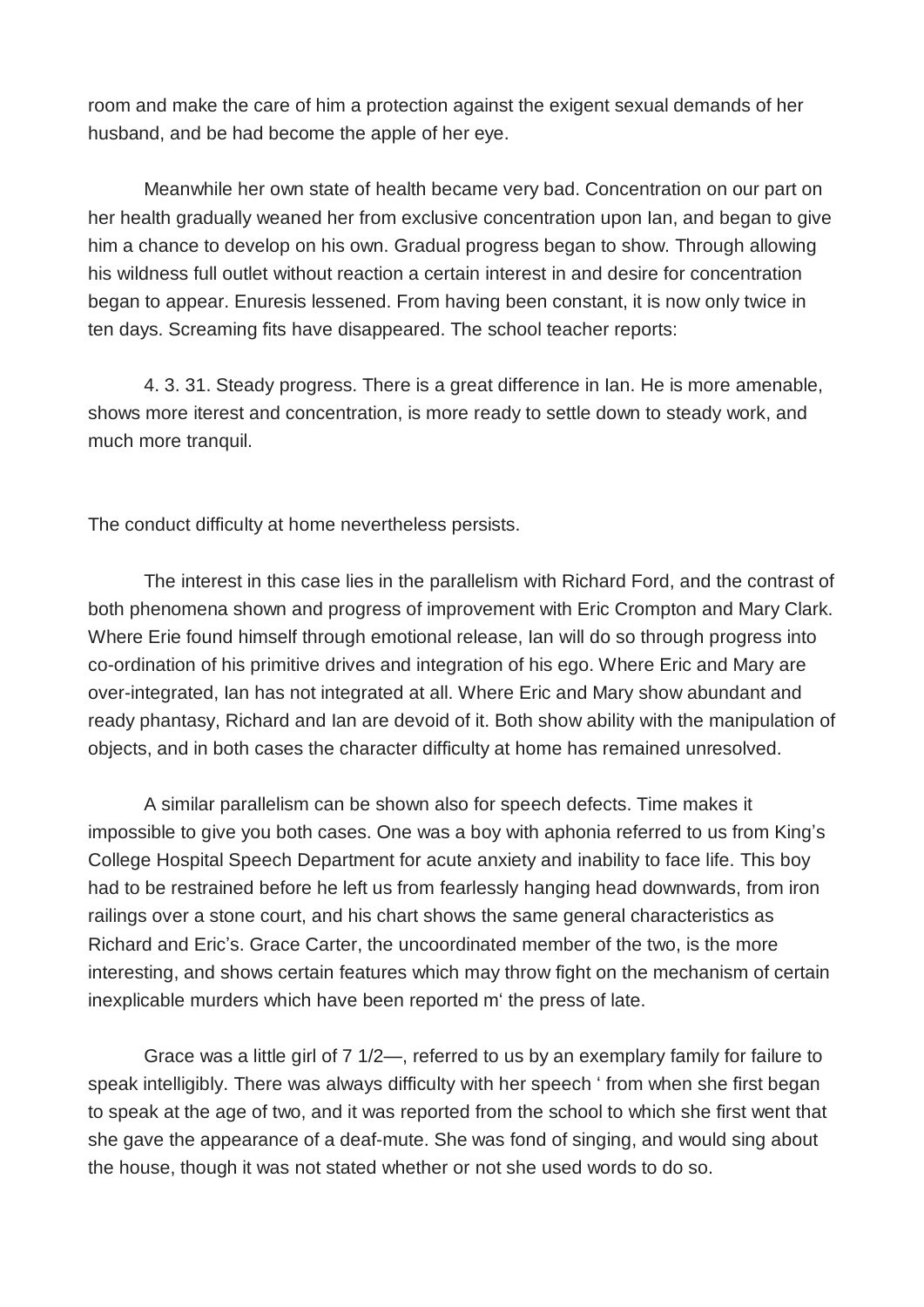The paternal grandmother had also been backward in talking, and at the age of 4 was still unable to make herself understood.

The father was a government servant, a hard silent reserved man, unapproachable, very conscientious and with a high moral standard for himself and his family, no spontaneity, and no sense of humour.

The mother, aged 34, was a fair cheerful French woman, who gave the impression of trying very hard by discipline of her own nature to live up to her husband's standard, but of being herself in reality much more spontaneous and cheerful.

There was one other child, a boy of 13, healthy and active, not intellectual, but unusually good at games and mechanical pursuits, in striking contrast to his sister's clumsiness.

The academic ambitions of the father for his children had been disappointed by the son, and he turned to Grace in expectation of their' fulfilment. This she was unable to do, being of slow mentality, and having no particular intellectual gifts.

Grace's psychological history was that of a placid and amenable infant, and a happy and contented child. She was stated by her mother to have been very active, very clean, very particular, very good. Apart from acute jealousy of her brother, which seemed to amuse rather than trouble the parents, she had never given her family any trouble, and neither father nor mother had any complaint whatever, apart from the speech difficulty, to make concerning her.

The physical history was uneventful, apart from the significant factor of constipation which had existed from infancy in a more or less intractable form, showed no abnormality, and physical examination revealed nothing of interest.

I saw her for the first time on October 28th, 1929, and dictated after- wards a note to say that in all probability her first plain-spoken words or vigorous action would be of- a kind displaying a violent aggressive or murderous quality. .

On 31. 10. 29, at the end of the second day she had been with us:

Grace suddenly waved in the air a wooden revolver that she had made out of Kliptiko, and then rushed round the room with a beaming face, shooting everybody. She drew in her arm and then flung it out at each person, with a stabbing movement. All her movements were very quick. She ran forward, rather bent up, again' when she had to go,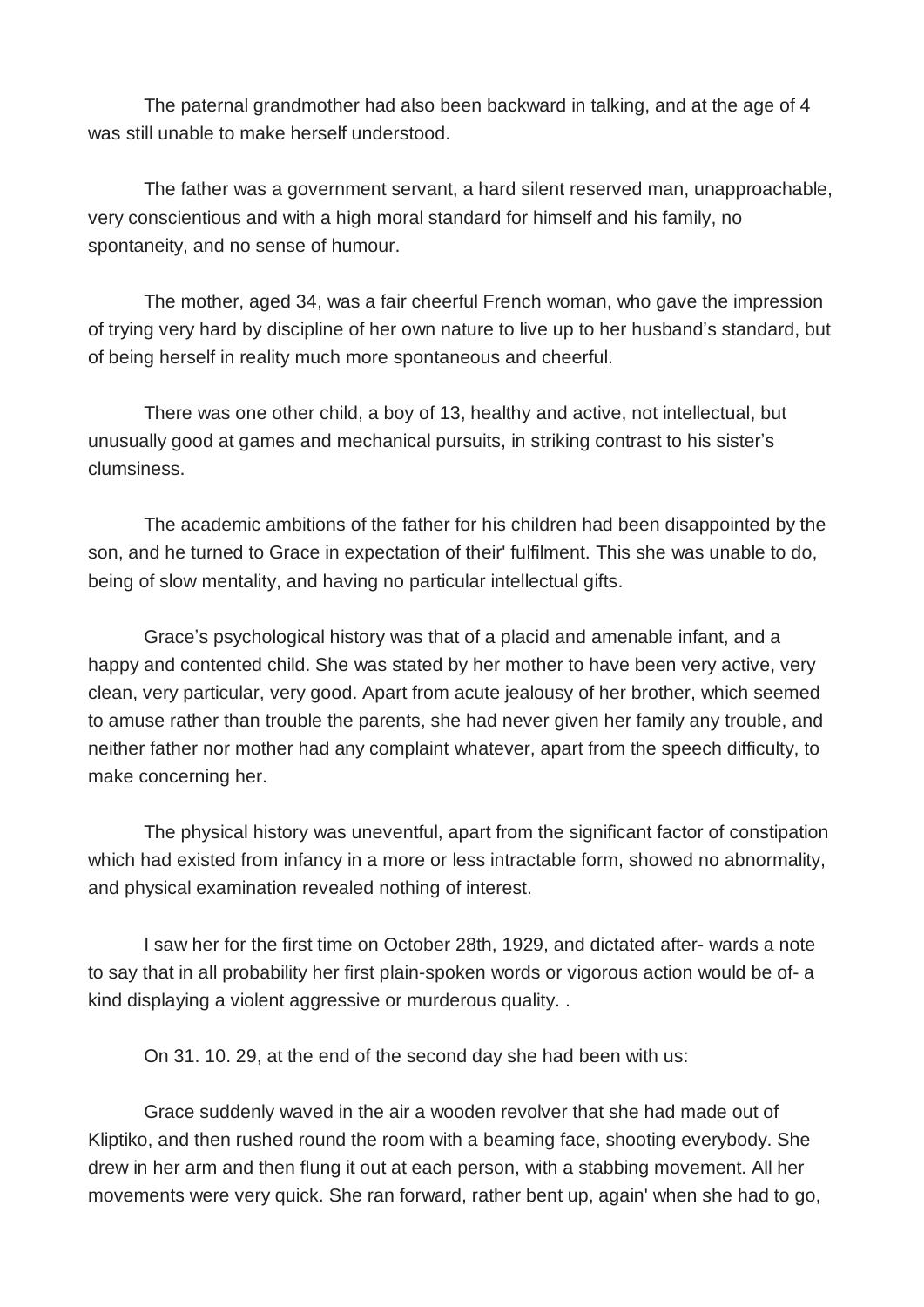and this time she rushed round—with no revolver in her hand—and shot everyone. grownups and children alike, then shot herself and fell dead.

Her characteristic form of release was now in full swing. Whenever Grace became excited she ran round the room killing people, holding out her hand as a pistol; or showed her desires in another manner, as follows:

4. 11. 29 Came up, put her arm round my neck and squeezed with all her might, then squeezed with both hands round my throat.

There was no doubt at all of her intention in this act, as although she was only 8 she had quite remarkable muscular strength, the force of the action was for a time actually embarrassing and needed deliberate and careful disentangling. The intention behind however, was never univalent. At the same time, on most occasions, the opposite emotion would appear, as for instance:

7. 11. 29. Flung her arms round and kissed Miss B. several times, and then went and hit other people with equal abandon.

2. 12. 29. She flung herself on L. W. and hugged and throttled her several times.

This alternated with play at killing herself and being dead.

Notwithstanding this aggression inaction she was negative to the idea of cutting up, and to handling or moulding soft material.

4. 11. 29. At first Grace persistently said "No" to plasticine.. . .I continued to make shapes in plasticine and cut them out. Grace asked me not to, but I continued, and finally as if roused to action, she took the tool, her manner changing from negative to negative, and said, "Very well, we will cut it all up, and then it will be finished." This she did, almost with passion, until all was finished, placed in the box and the lid shut down.

Her time, when it was not given to running violently about, nor to speech tests nor rhythm classes, was occupied in constructive work. She was different from the other two in that her object-interest was poor, and her movements and muscular control, or eye-hand coordination, clumsy and unbalanced.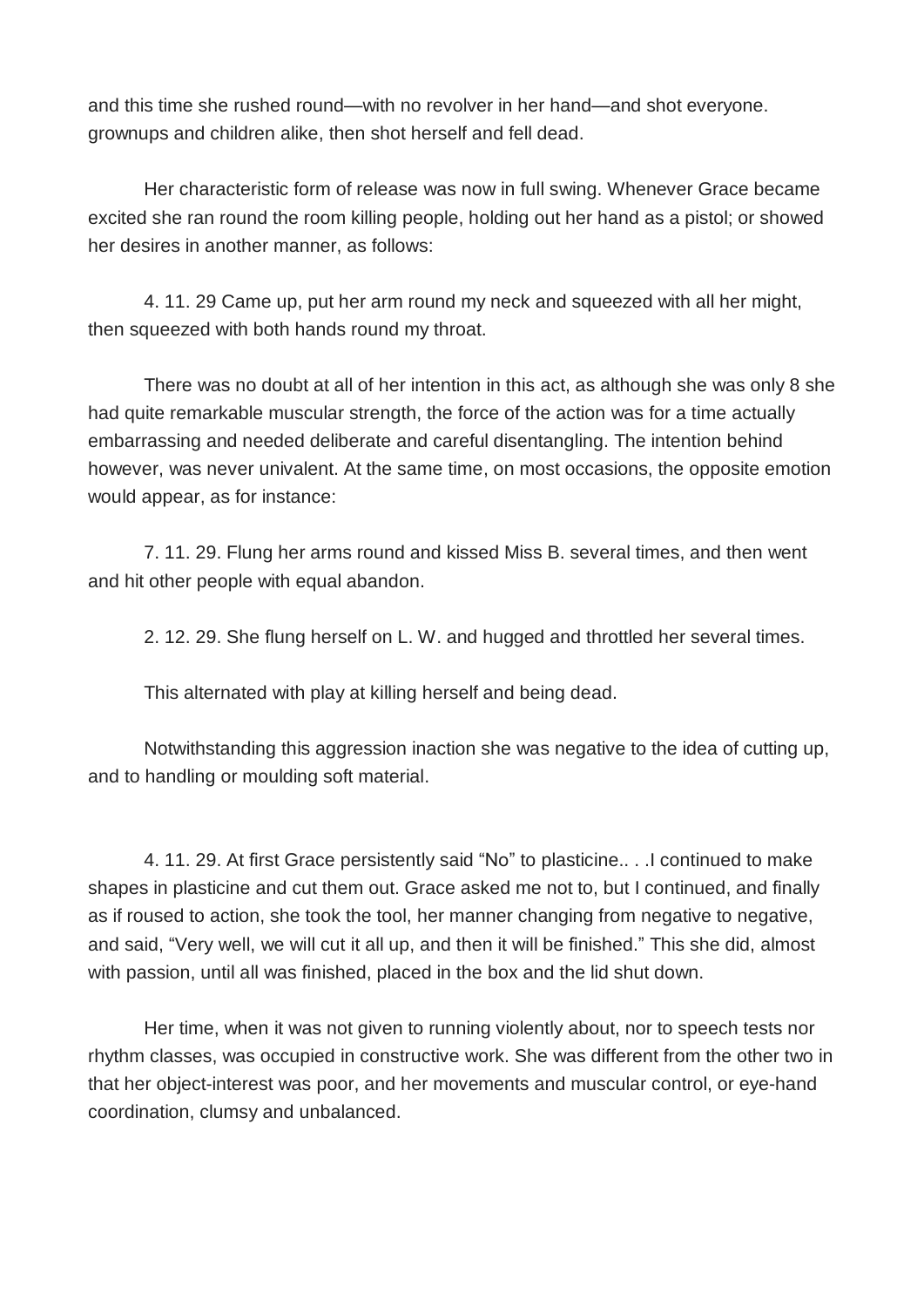The necessary movement of aggressive impulses from action in reality to action in phantasy, which is part of our usual technique, was very difficult to accomplish in this child, and never really succeeded.

During this whole time, her mother when questioned, stated that she continued at home to be the good little girl, and that no rudeness or of any kind appeared in her home life.

In the meantime speech steadily improved, and on 14. 7. 30 had become so far normal that her mother discontinued her attendance at the Clinic. 0n 4. 10. 30 when the social worker called to ascertain how matter: were going on, the mother reported that:

Grace is at school. She is talking quite normally, and gets along very well. She is slightly mom naught y, hut Mrs Carter seemed to expect this. They were trying to give but man pity-outlet with Clubs, etc. At home there was less trouble between Grace and the lumbar; they seemed more engrossed in their own pursuits and on the whole (him was buxom more mature in her behaviour.

This child thus shows a third type. She is uncoordinated, like Richard, and violent, like Ian. She is dissociated into two layers, as Richard was, but to a much more severe degree. She is capable, as he was not, of "placing her mask entire as she left the Clinic. In contrast to either of those, however, her phantasy capacity was sound, only it must be a phantasy capacity she acted out—she was negative to the idea of playing it symbolically. So' heavy was the charge of emotion behind her drama that it made all precision of movement impossible, she was very clumsy.

A very marked point of contrast with both Eric and Mary lay in her affective capacity. Whereas they were withdrawn from their parents and showed no affection to parent substitutes (ourselves), once the ban against emotion current in the Carter household was removed, Grace's affection poured out like Niagara——both components, the hate and the love, being equally unmanageable in strength.

It is not at all necessary that a case should take this kind of course. For instance with Foster Cook, a boy of 4 who was referred for poor health, depression, weeping, lack of appetite and occasional vomiting.

The father had asthma badly and was subject to hay fever. The mother as a child had had fainting tits and bilious attacks. She was now healthy, but a very foolish woman. Foster was her only child, and her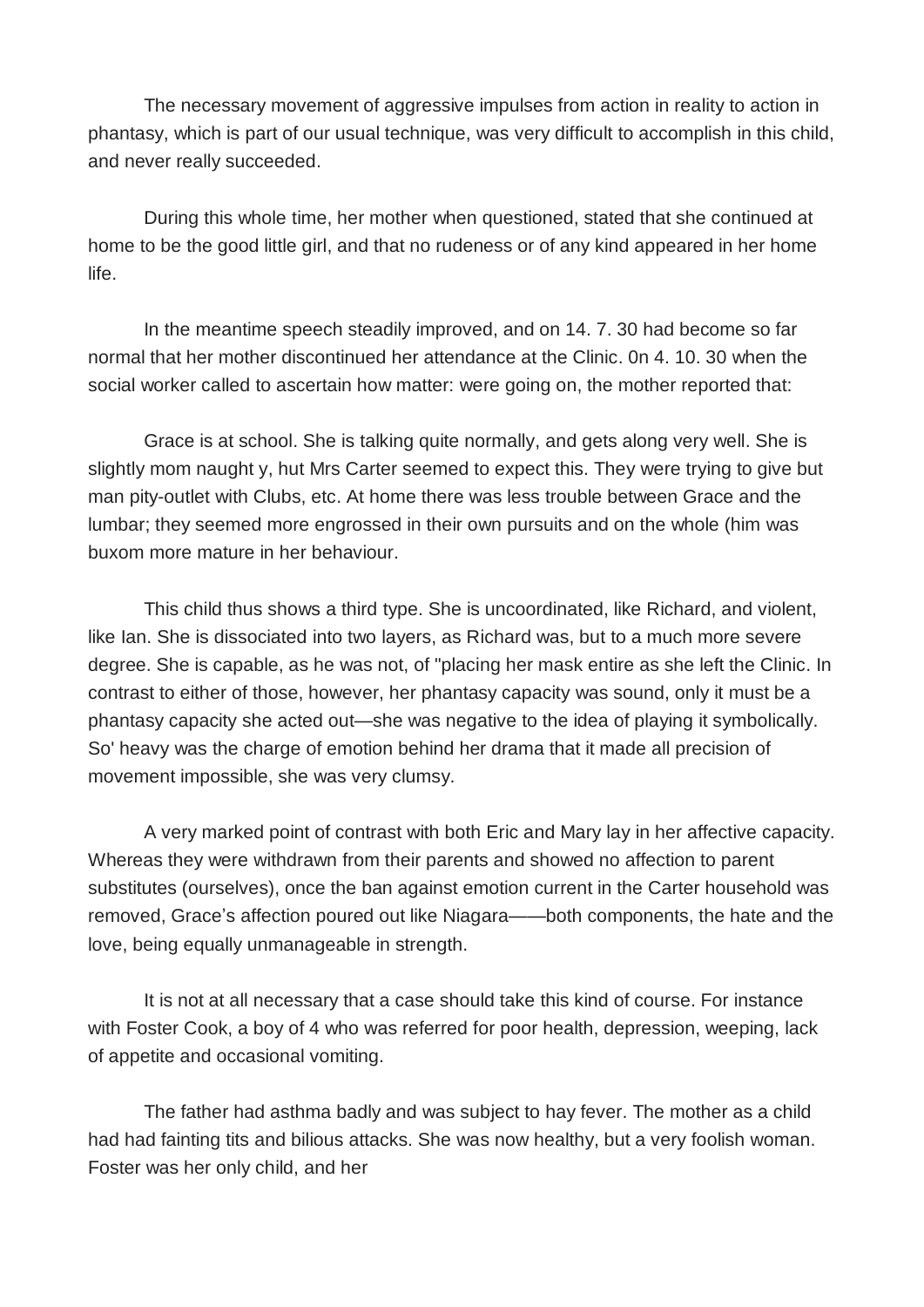whole life centred in him. He had had tonsillectomy performed at hospital eighteen months before coming to us, and was said by the mother to have wasted away, and never to have been the same again. He cried at the smallest thing, fainted when knocked—according to his mother—and at the sight of blood, and even at that of a bandage.

The child attended the Clinic four times altogether and then returned to school well. During the first two of these he was inseparable from his mother refused to take part in anything going on around him, or show any initiative or enjoyment. In the interval, urine tests and a careful physical examination having been carried out, a diagnosis was made of "a condition of acidosis, cause unknown," with the recommendation of glucose and alkalis', accompanied by restriction of fat in the diet. These were prescribed and put faithfully- into practice by the mother, and as a result the symptoms complained of disappeared. By the fourth visit the condition was reported to have cleared up. The child was back at his nursery school, looking well, and behaving normally. This is an instance of an apparent neurosis arising from a physical condition which was resolved by physical means.

Another child of three, Susie Appleyard, who was referred to us for lemming" attacks, showed an interesting course. She was the elder of two children and came of working class parents.

Her father and mother had been living together before Susie's birth and her advent is said to have had a great effect upon Mrs Appleyard's character. The house they lived in was in a low neighbourhood, and the family living above them was disreputable and drank heavily. Mrs Appleyard was said to have been a very slovenly mother and to have left the children screaming for hours together. It seems fairly certain that Susie was frightened by a drunken lodger found lying in the passage. The father was a steeplejack, and had a good character. He seems to have had little to do with the children, and his wife to have been very fond of him.

After a second child was born they moved to a better quarter.

The mother is said to have had two falls while carrying Susie, and birth was instrumental with a long labour. The baby had a black eye owing to the forceps, but was normal and weighed 9 lb. at birth. Breast fed for four weeks, and rapidly weaned. Throve well. It is said that she had several bad falls in her first year, but she developed rapidly, no illnesses.

According to both Mrs Appleyard and her neighbour, the child was always grizzly, always bad-tempered, and "never seemed a proper baby." She was easy to train, napkins were left off at nine months, and no interest in faeces noted. She was a very destructive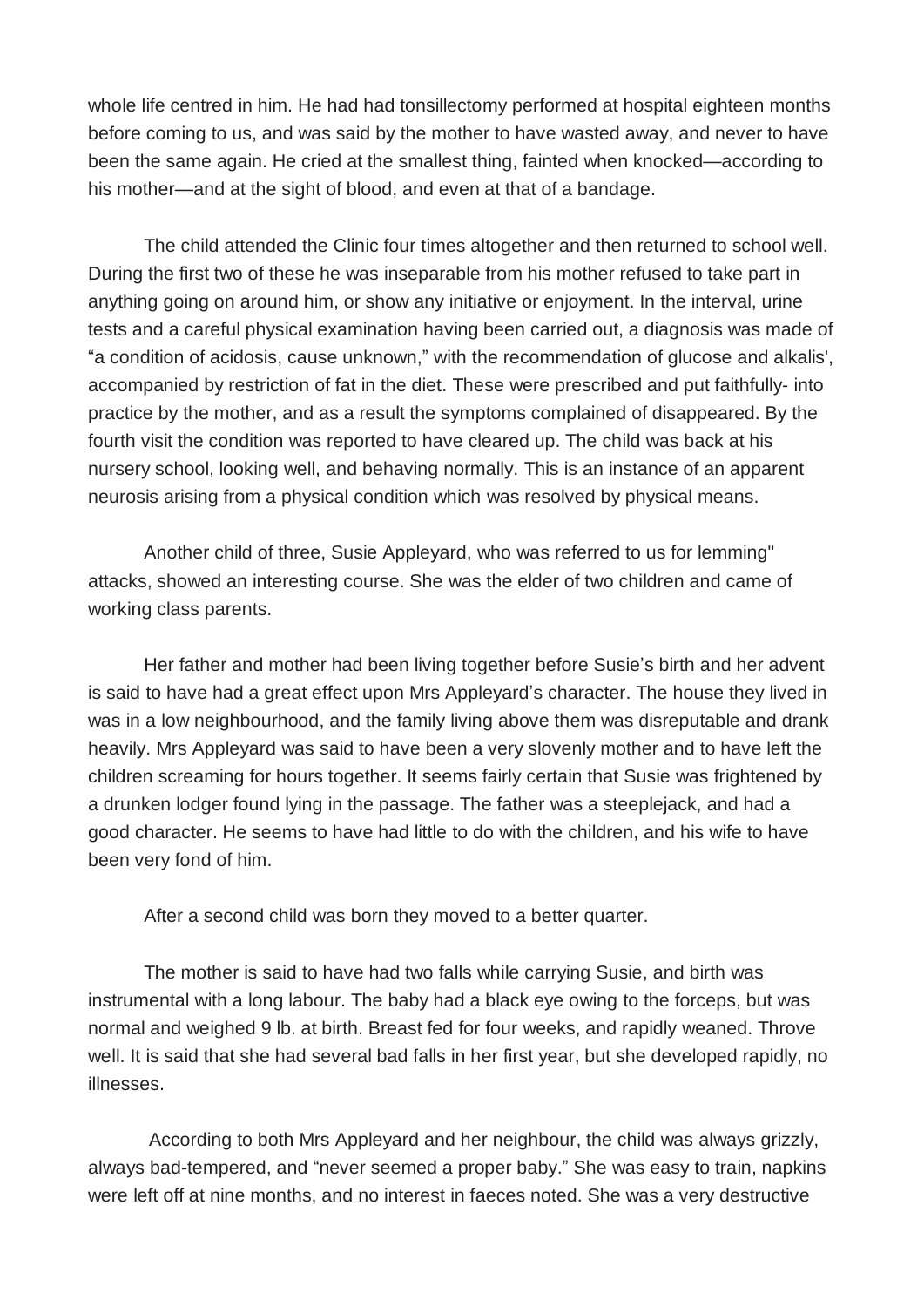child and loved tearing things to pieces. but was particularly clean and very particular 'how she ate.' She did not have. a crawling stage. walked suddenly and was very independent.

When George, the second child was born she was 11 months old. She took his. arrival well and up to six months was very fond of him. When, however, he began to sit up in a high chair and appear as a rival instead of a plaything, her affection turned to hate. and she was always wanting to hurt him. Mrs Appleyard complained that she hit him. She went to school very early and was said to be stubborn and to take all the teacher's attention. If she was in the centre of attention she was good, if not she screamed.

She picked her nose, sucked her thumb, and bit her nails. A few weeks before she started attending the Clinic she began to scream at night also. After a fit of screaming she would lie down and go to sleep again. The other fits of screaming occurred in the day and she could go on for three or tour boon. No means were effective for checking her. By the time she came to the Clinic both parents were worn out with the strain of coping with her.

Her relation to her father was ambivalent. Sometimes she would let him caress her and would play with him, at other times she would scream and kick if he touched her, and say "Jesus will never love you, he will love me but not you."

To the mother her reaction was similarly uneven. Sometimes she low-nix her and sometimes ignored her. She did not seem ever to be actively hostile. Both children slept in the parents' room.

Susie attended the Clinic 22 times from September 29th to the end of January 1930; then, as her parents said she had become perfectly normal in behaviour, she ceased to attend. This we very much regretted, as there was am a great deal that needed to be done before I could in any way feel her to be secure against a future breakdown.

During her first attendance a certain shyness showed, but this gave way rapidly to violence.

3. 10. 29 (2nd attendance). When the worker who had been playing with her left her. Susie went 'mad dog' through the Clinic. Knocked down her own blocks and those of another child. which amused him, and the two played at throwing things about. Great noise, Susie ring-leading. Went to table where plasticine knobs were, and house, and garden and little fat man. Crushed house, and worker encouraged her to cut up little man and knobs. Frightened at this, then descended upon it.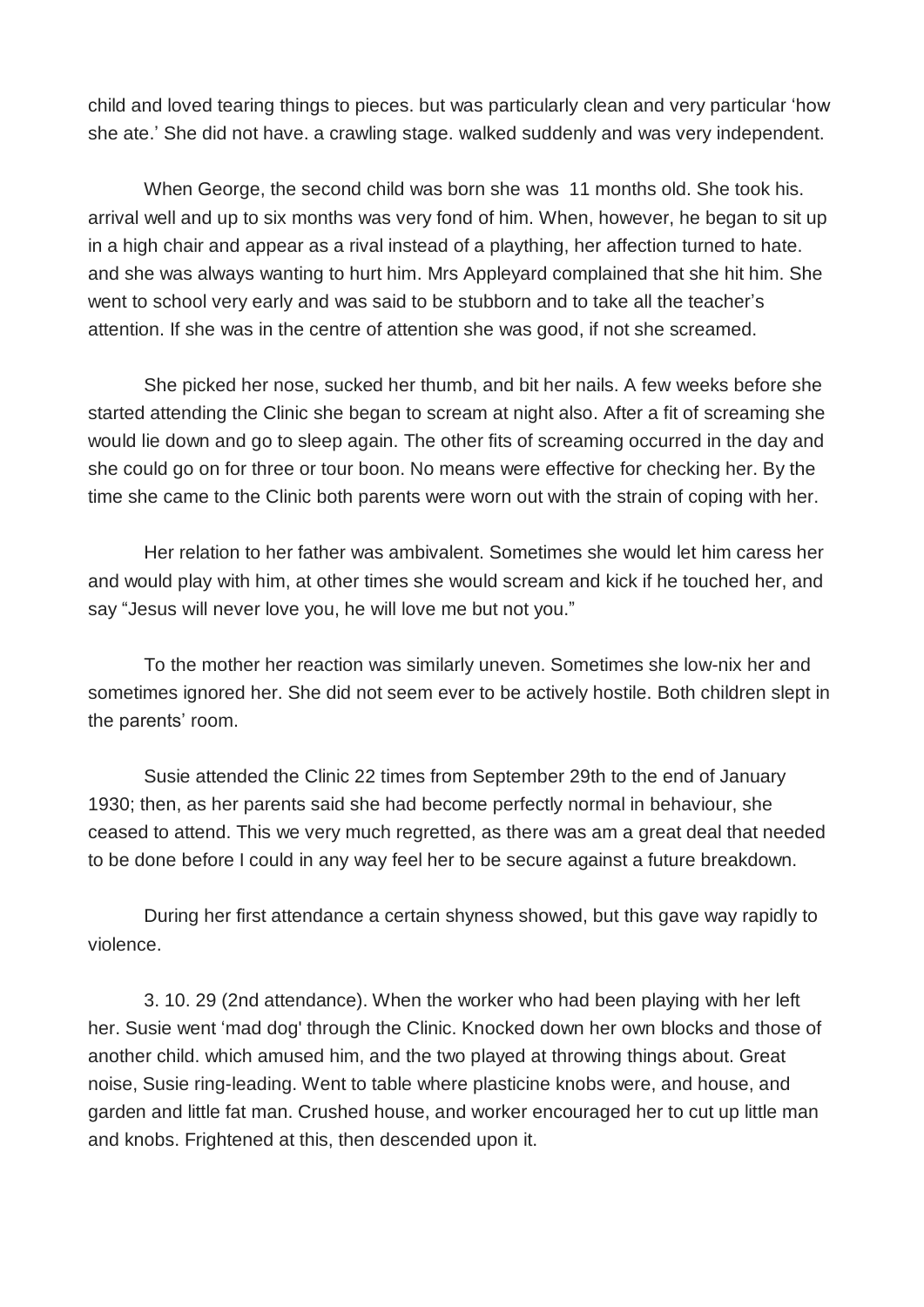Her activities were destructive rather than aggressive. She did not attack the children themselves or the worker, as Grace Carter had done,

but did everything in her power to be offensive to them and destroy their work. Her movements were very swift, and in a couple of minutes she was capable of destroying the work of four or five children.

10. 10. 29. Sum come in from dancing and destroyed the work of three children on different tables in less than five seconds, scattering mosaics right and left. As these were collected she scattered them again.

Destruction took two forms: actual aggressive destruction in relation to other people's toys in reality; and phantasy destruction chiefly directed towards a certain person called Charlie.

20.9.29. She played for a long time burying a. goose and a little chicken which was called Charlie. Kept on burying Charlie, and then all the animals, calling them all Charlie. Worker was not to help bury the animals. "Why was Charlie buried?" "Because he had taken off pins from piggy's legs." She then emptied and filled pails with sand... took a bottle and filled it with sand.

3. 10. 29. Susie began playing with rabbits and buried them one by one. Mother, father and little girl and baby rabbit. because they had spilt something over the tortoise. They were buried "as if they had never been." Then she buried rabbits again. The policemen would take them away because they had been rude. Called him nasty and evil and began spitting.

7. 10. 30. Susie took other people's things for the sake of taking them, not using them in sand "because he's naughty, he's smacked little—" 1. Then the fish is dead "because he's got water in his eyes." Another fish is dead "because he's got water in his eyes" Susie put clay on top of it, saying "let me do it."

The idea of guilt was tremendously strong with her, and appeared mostly in her play. The worker was naughty, the baby naughty, the rabbit had to be buried because it was naughty, her left hand was naughty?" There must quite clearly have been some incident concerned with an individual called Charlie and a lavatory at some early stage.

3. 10. 29 (going to lavatory). She pretended worker was a naughty old man. Susie spat at her and hit her. and locked her outside and made noises with her mouth at her. "Why was he naughty." "He wanted to come in there." "What would he do?" "He would put on a light."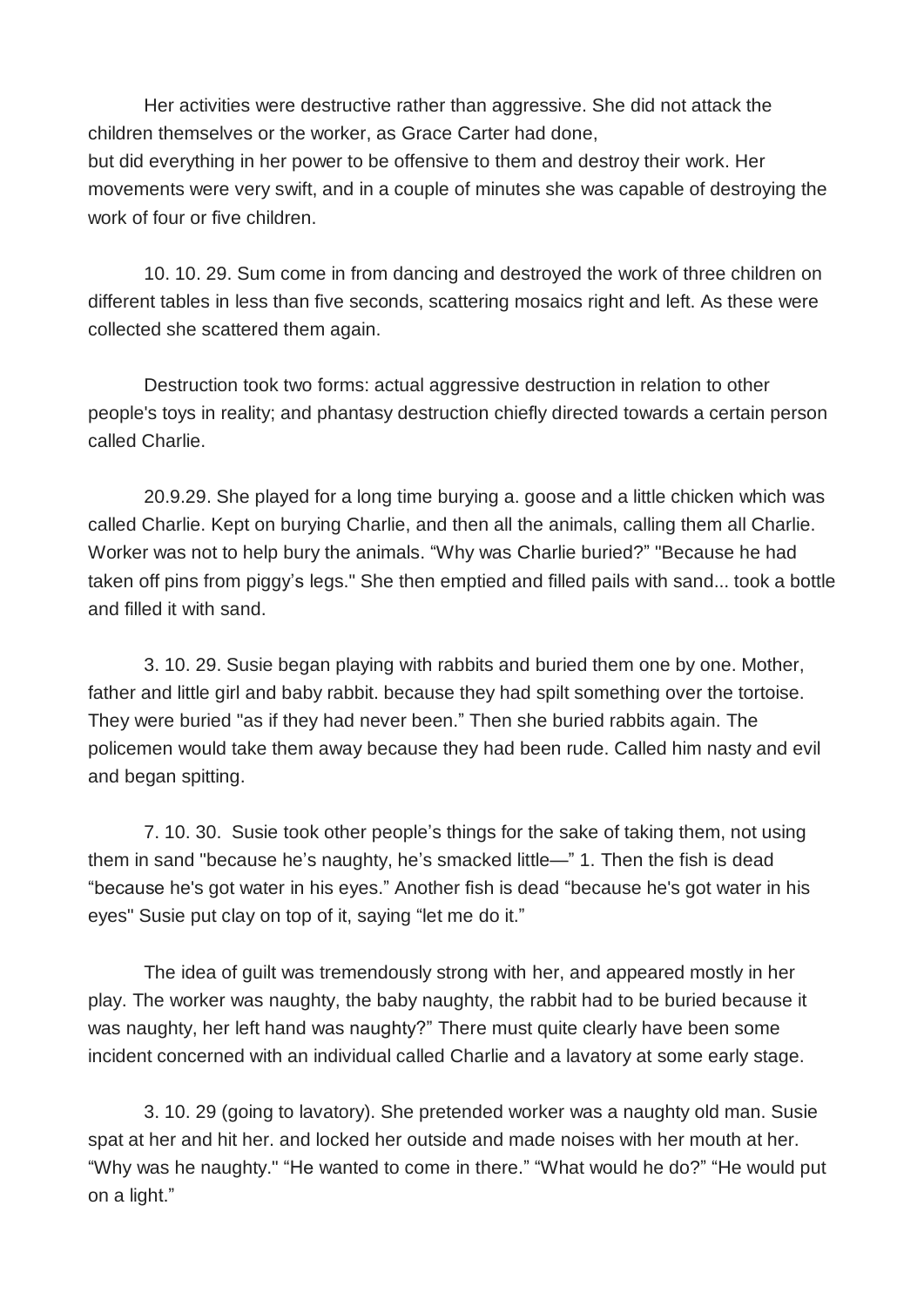The situation to which the referred was very difficult to clear up in the. am that she was with us, as insufficient material appeared. Her mother said she had always referred to herself as Charlie: there had been I drunken man in the former lodgings, and there was some idea that his name was Charlie, although her mother on another occasion called him George. There was also an Uncle Charlie in the Navy, a harmless, jovial fellow usually away, to whom Susie had an ambivalent attitude.

There was throughout her stay continual play with the lavatory, chiefly centred in the idea of locking in. Her mother could remember no incident to which this might refer, and the time was too short to allow the incident to develop fully in play.

Screaming fits, which occurred from time to time at the Clinic, had always the some characteristics: something would rouse a state of anxiety within her and she would begin to scream. It was never possible to have her mother far away for long. She would demand to go to her mother, dart to her, bury her face in her skirt and continue to scream,——the note rising, if nothing was done to relieve her, to one of pure terror with an acute feeling of imminent disaster, where. it showed every evidence of remaining for a long time. All work at the Clinic progressed, these attacks grew fewer and fewer.

The child was too young to carry out much in the way of constructive phantasy, and the urgency of her emotion was too great to allow of the formation of any elaboration of phantasy.

Her mouth sensations were intense:

30. 9. 29. Susie left her mother fairly early, sucking her thumb vigorously, absorbed in this paid little attention to coloured blocks. Worker drew her hands down gently. She did not resist but went on sucking her lips. Intense absorption, to point of trembling in this sensation. Ran hands over lips, which she extended as is sucking an orange.

4. 11. 29. Didn't want to play at anything. Kept amused a little time with sucking toffee, showing it in her mouth and letting water dribble out.

Also her dislike of dirt.

She was apt to use obscene names for the workers.

Withal she was a delightful child, small and well-made, with periwinkle blue eyes, and a face of remarkable intelligence. For the whole of the first part of her attendance, this was entirely spoiled by her expression, which showed a degree of malignity very strange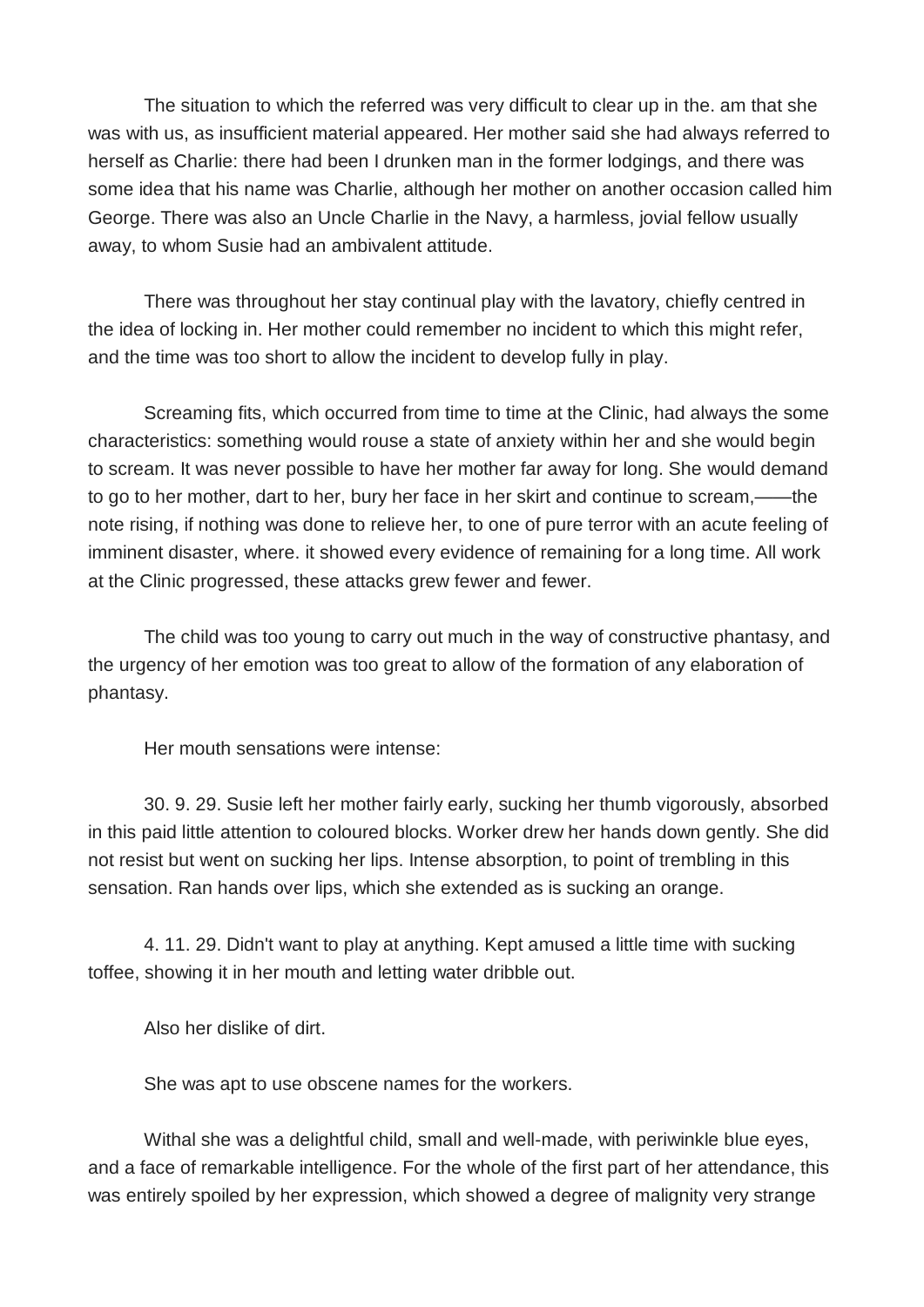for a small child. Her mouth was always shut in a hard line and, for the greater part of the time, fists tightly clenched.

Water play occurred, but was usually associated with the lavatory, or with watering a garden.

18. 11. 29. A little toy lavatory was produced, complete with plug. On seeing it, she seemed to he a little anxious and said "What's that?" She was asked what she thought it was, and replied, "It's a pail?" We said, "Is it?" Then with considerable joy she said, "It's a lavatory," and began filling the cistern. When she had made it flush over once or twice she asked me particularly to fill the pan and hold it up so that the water could run out on to the tray, "So that I can water my garden."

21. 11. 29. Went to lavatory with her mother and returned to play with toy balmy. Filled cistern gingerly and put little girl doll on seat, and looked to see if plug water had wound doll's bottom after she had pulled plug.

No pleasure in pouring, as occurs in the enuresis children, and which would have been normal for her age.

Behaviour at school improved first (about October 10th, 1929), but behaviour at home was exceptionally had. She had on one week-end torn up paper with the parents' consent until they could bear it no longer, and than screamed to excess.

About this time interest in colours and in paint appeared:

17. 10. 29. Desired to paint. Wanted lots of water, poured it deliberately over all the paints; preferred road to all other colours, painted daubs of red over figures in advertisement book, over sheets of plain paper and finally painted her left hand red, carefully and with interest. Evident horror fascination for the colour. When her hand was thoroughly red, she called it dirty. Worker asked if blue paint was dirty too. Susie (Daubing in blue), "Yes. very dirty." She then discovered brown, and daubed it on her hands. Evident horror. She repeated "dirty, dirty, dirty." Soon went to wash her hands, came back and continued painting but kept hands clean. Seems to get sensational pleasure in cleaning up red paint spilt on table and floor.

Some weeks later it became clear that we had arrived at a standstill. Susie's power of concentration, which had been steadily improving, had begun to wane: anxiety attacks to become more frequent, and I took her myself for three interviews. Owing to the difficulty of separating her from her mother, Mrs Appleyard was allowed to be present at these, but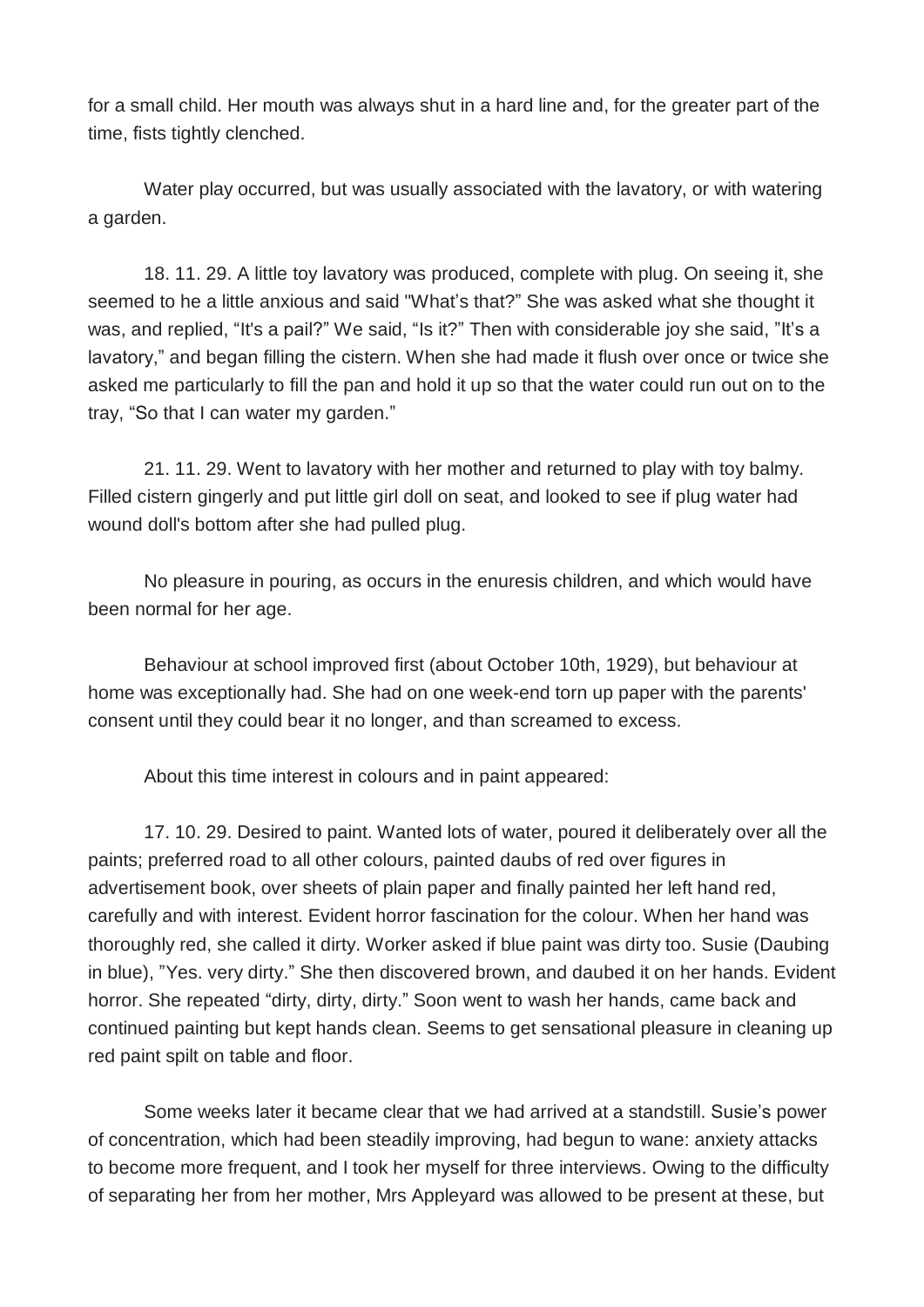Married to remain entirely neutral, which instructions she faithfully carried out. Susie and I then faced each other.

It is difficult to give an impression of the delicacy of touch with which work of this kind must be carried on. Anxiety in a child is a very acute experience, and capable of exceeding any suffering of the body. I am continually being impressed with the extraordinary courage of children, and the astonishing way they will face and attempt to deal with their own To be able to succeed with a child of this kind, it is necessary It all times to sense fairly accurately the wax and the wane of anxiety and to deal with it accordingly.

Susie was at first placid and then terrified at finding herself alone with me. We played grotesques and water games for a while, then she started throwing down towers erected on the floor. Security was what she was so acutely needing. but at a level which would touch her real anxiety, and up to this date that level had not been accessible. Gradually it began to appear. At this pom't the attitude of the worker is of central importance.

The slightest feeling in oneself of fear or of anxiety, irritation or annoyance, impatience or lack of kindliness, and the frail bridge is broken, the child is alone with its anxiety once more. In this case the bridge did not break down, and slowly in this atmosphere of protection a very orgy of destruction overcame Susie. l assembled material systematically, and with as little variation as possible, and presented her interminably with the same row of scarlet bricks poised on a blue board. These she hurled to the floor.

After twenty to twenty-five minutes of concentrated annihilation, she burst into tears—real tears this time of simple weariness and affection, and climbed on to her mother's lap and hid her face in her shoulder. Our task was more or less done, and although there was, by the conditions of treatment, necessarily no outgoing of affection between Susie and myself, we felt as we left the room that we understood one another.

Progressss from here was rapid. In the playroom aggression ceased altogether: at home, the arrangement we had just completed for Susie's removal to a Babies' Hostel to give her parents a rest, was refused, because "Daddy was so pleased with Susie he would not let her go from him." Her relation to her small brother entirely changed. The centre of interest shifted, from aggression, to what Susie was and was not, a big enough girl to do. At her own request she was allowed to bring her small brother into the playroom, and played with him sympathetically.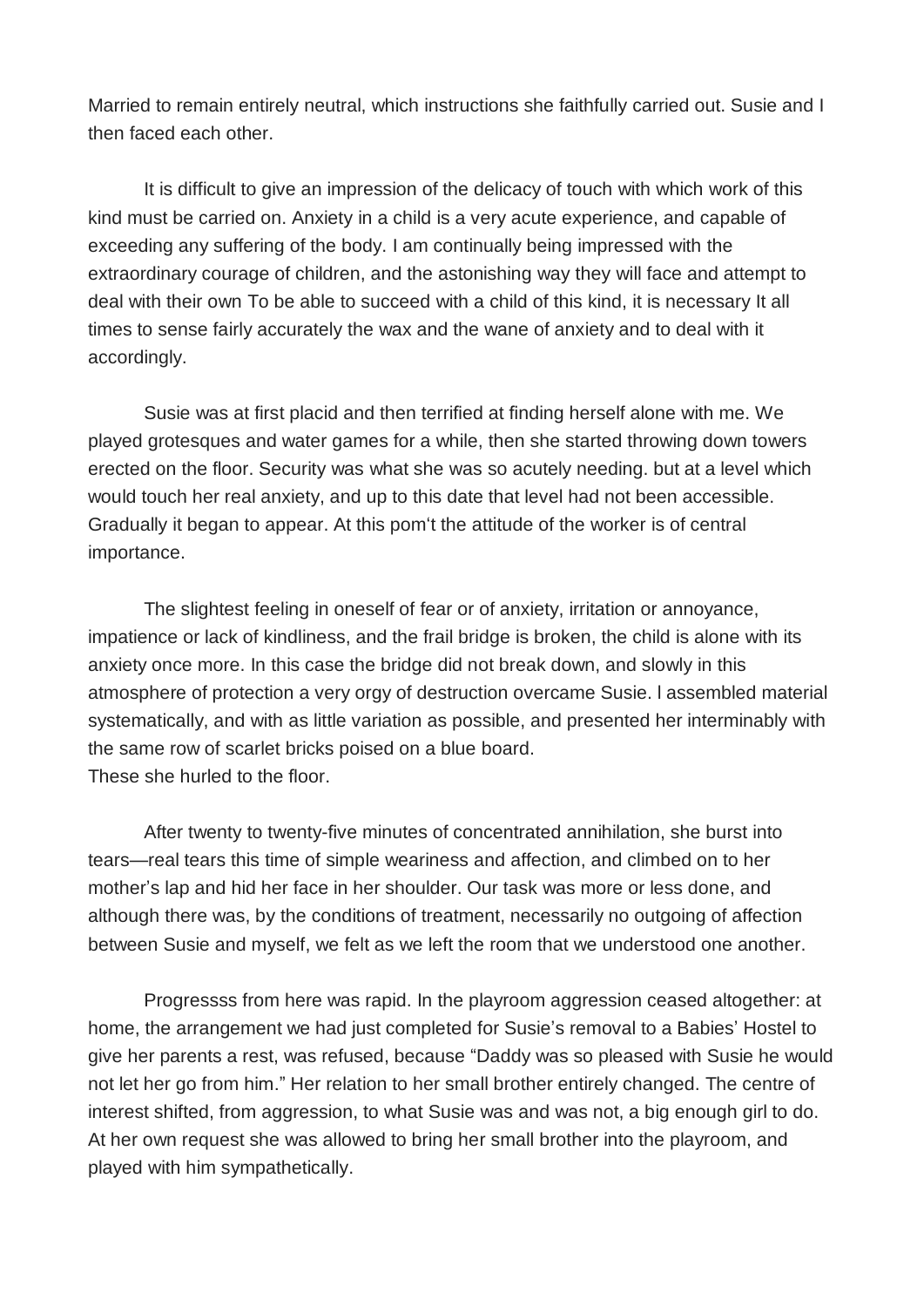Early in December the class mistress states that the limelight tendency has almost faded away. Susie is friendly, more peaceful, obedient, and child-like.

The end of January and February 1930 was occupied with measles. Sane attended only once in March, when her mother remarked that she had become more like a normal child.

In the meantime another child had appeared—this time a sister, and on 13. 10. 30 the following report was made:

Susie was behaving very well indeed. There were no outbursts of temper, and Susie was amenable and very easily handled. The same story is told at school. There they had found the child had a passion for writing. She was given every opportunity for both at home and at school. The mother could report nothing abnormal. The child appeared to be making a very good adjustment.

The expression on Susie's face changed, and the hardness went out of it: in its place an extraordinarily lovable little girl appeared. She attended once to report in October 1930, and was so changed as not to be recognised by some of the workers who had known her well before. But her sense of guilt is still strong, and I regret that we have had no opportunity to do more for her.

It a often held that the unconscious symbolism demonstrated by psycho-analysis arises from the conviction of the analyst. That may be so, but it is a very curious and striking fact to find the same symbols as are and to appear constantly in dreams and phantasies occurring regularly and spontaneously in children as widely different as ours, and under circumstances, where so little of the psycho-analytical situation exists.

It is impossible in so small a compass. and where selection has had to he made out of so large a mass of material, to give any idea of the wealth of phantasy, both acted and in speech, that these children produce, but I hope later on to be able to make a collection of symbols which constantly recur, to estimate their frequency of appearance, and the mental conditions with which they correlate. For the present, one has only the impression that the material produced does bear striking resemblance to that with which one is familiar in the symbolism of dreams and the unconscious phantasies of adults.

It would seem irrational on the face of it that play in a pleasant room could have my effect at all upon so deep-seated a trouble as a character defect, or touch in any way a condition such as epilepsy. What then is the mechanism at work in these cases? The reply is not easy, and I think it can only be found be the nature of childhood itself.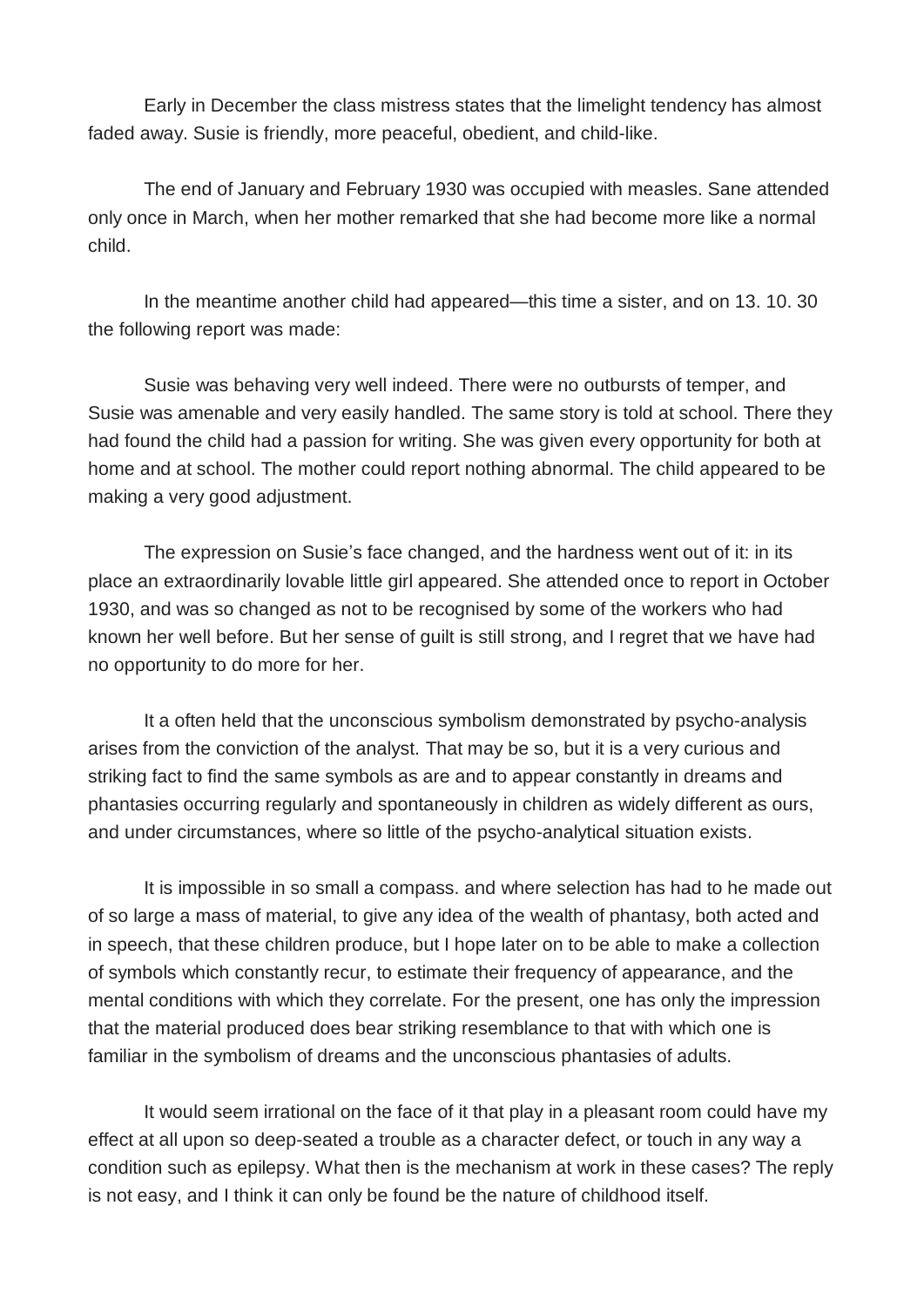It is a commonplace of adult analysis that relief only takes place through emotional realisation, or the conscious and comprehending reliving by the patient of the experiences that lie at the root of his neurosis. It is a the combination of repetitive experience with understanding of experience which is the lever of cure.

In our children rarely, and that only in the dissociated or uncoordinated group of cases, is any attempt made to give the children comprehension of what they are experiencing. With others, as for instance, with Susie and Grace, no explanation is given and yet relief takes place. This is not what one would expect, and therefore some mechanism other than that usually accepted must be at work.

The clue to this strange state of affairs to me lies in certain characteristics of childhood. The emotions of a child are intense and overwhelming, the possibilities of expression open to him very poor. The child is terrified by the furies he feels rising within him, frightened of his own aggression, cramped by the impossibility of the expression of his love life, conformal by his own, ignorance of his own phantasies. He stands in an impossible situation. Parental prohibition has led him by introjection to condemn large pieces of himself, but these pieces do not die, they remain active within him. Parental or educational limitation on the other side too often give only scant material and opportunity for expression of the good powers he feels surging within him. Lack of understanding, of knowledge of life, make it exceedingly difficult for him to find satisfactory substitutes for pleasures he has progressively to relinquish; a chance cold or vitamin deficiency lowers his vitality and makes him tired and out of sorts. and unable to deal with life. The total conflict is too severe and a neurosis is the result.

But the major part of these factors are temporary; the child grows all the time, he becomes able to do a great many things he cannot do now, to become capable of adjustments far beyond any that are within his reach earlier to have knowledge and understanding that he cannot at present imagine.

What I would suggest is. that in this way of working I have described, we find learn his anxiety by the provision of security—that security being given by our acceptance of everything he produced, and our lack of auction to it; secondly, we draw ofi some of the excess of emotional energy which has become dammed up behind the neurosis, by giving it out— let in symbolic play, leaving only such a charge as can be dealt with in the natural process of growth. Thirdly, we give him a framework of stability that reinforces the child's own struggles to achieve interior stability, and reassure him as to the non-reality of his own aggressive impulses.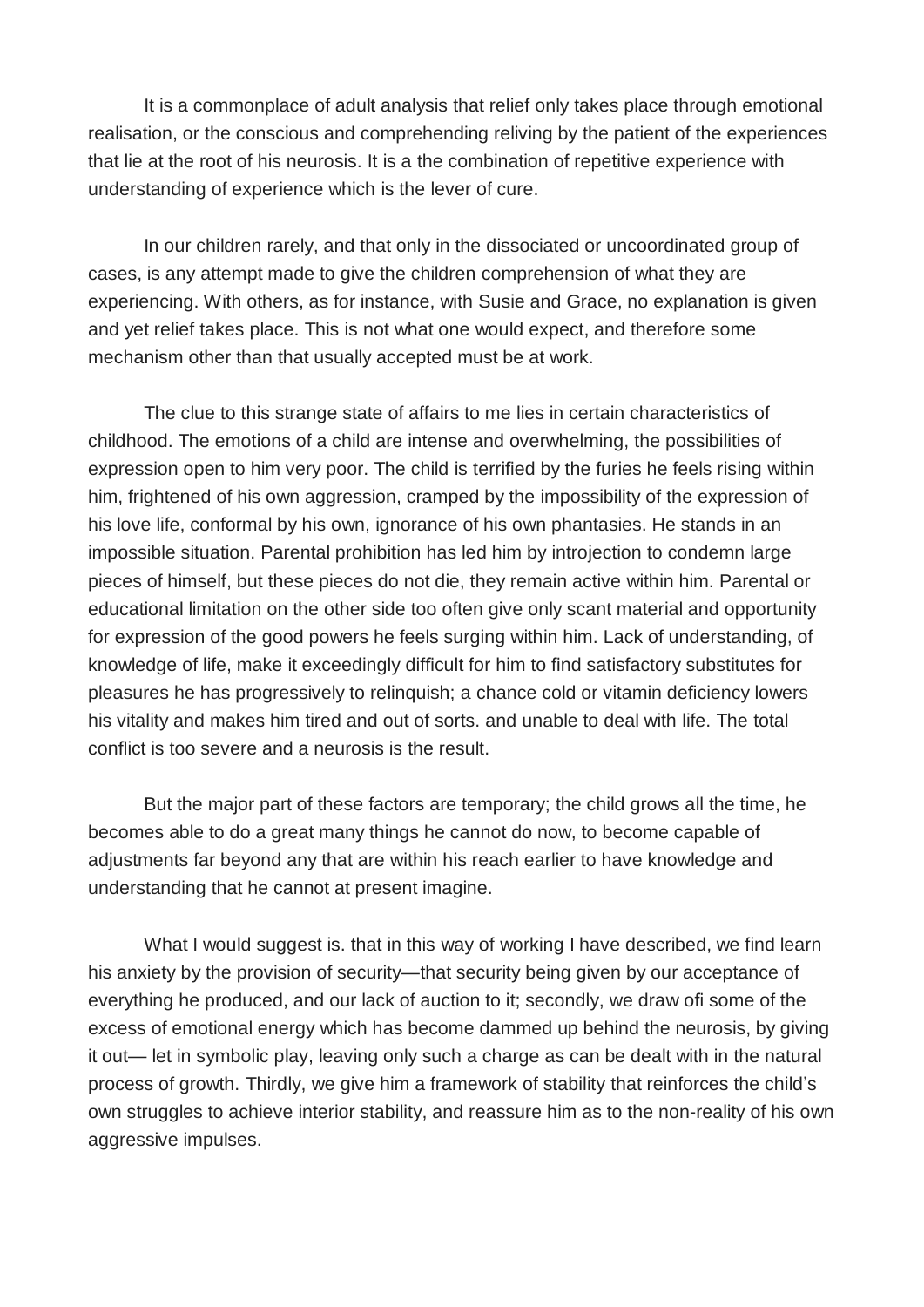But here one doubt arises. What is cure, and have we really cured our child' when its symptoms are removed? With an adult this problem is not so difficult. Even if we do not succeed in fundamentally freeing him, when we remove a symptom, it is only very rarely that we do him any harm. But with a child the issue is not so simple. It is quite definitely possible that the disappearance of a symptom may be brought about by the operation of forces which will mean a limitation of possibilities of growth for that child in after life. Truancy, stammering, a nervous tic, may be audience of a refusal of the best part of the child to submit to the machinery of circumstance. Disappearance of the symptom can be brought about as much by a deeper repression as by a resolution of the conflict that lies behind it. How are we to know which has happened?

Susie. for instance, stopped screaming, she became adjusted to her school condition and to her home, but her face wears a wistful expression: the source of her anxieties about Charlie was not found, nor the deeper roots of her distress.

By what. wisdom can we know whether we have really helped this child, judging from the standpoint of her afterlife? Or whether we have to reinforced. the socialised part of her as to repress her anti-social impulses beyond the levels to which possible expression can at present be given in symptoms, only to find it adolescence or later life she pays the price of this added repression in depression or neurasthenia?

This is not a bogey that I am raising in order to be depressing, but a very real and acute problem that I feel should be faced. The child who is neurotic, whether his trouble he asthma or delinquency, is a part of a necessary contest, — child versus the social order. In which side of this content are we most interested? It has been said by Ernest Jones.

. . . that neurosis is an expression of the same forces and conflicts that have led to the loftiest aspirations and profoundest achievements of our race, and that neurotics are often the torch-bearers of civilisation,and this I feel to be true.

To take away a child's suffering by making him good can very often be achieved by superficial means, but when we do so are we doing the best for ourselves and him? We stand at a stage in the world's history when the moulds in which society is cast are wearing thin. The pressure of the machine is upon all of us. Social experiments in this and other countries are continually reminding us how little it is possible to forecast the kind of society our children will grow up to share.

Neurosis developing in the child means that he and social life are not fitting well together. The fault may be on either side.